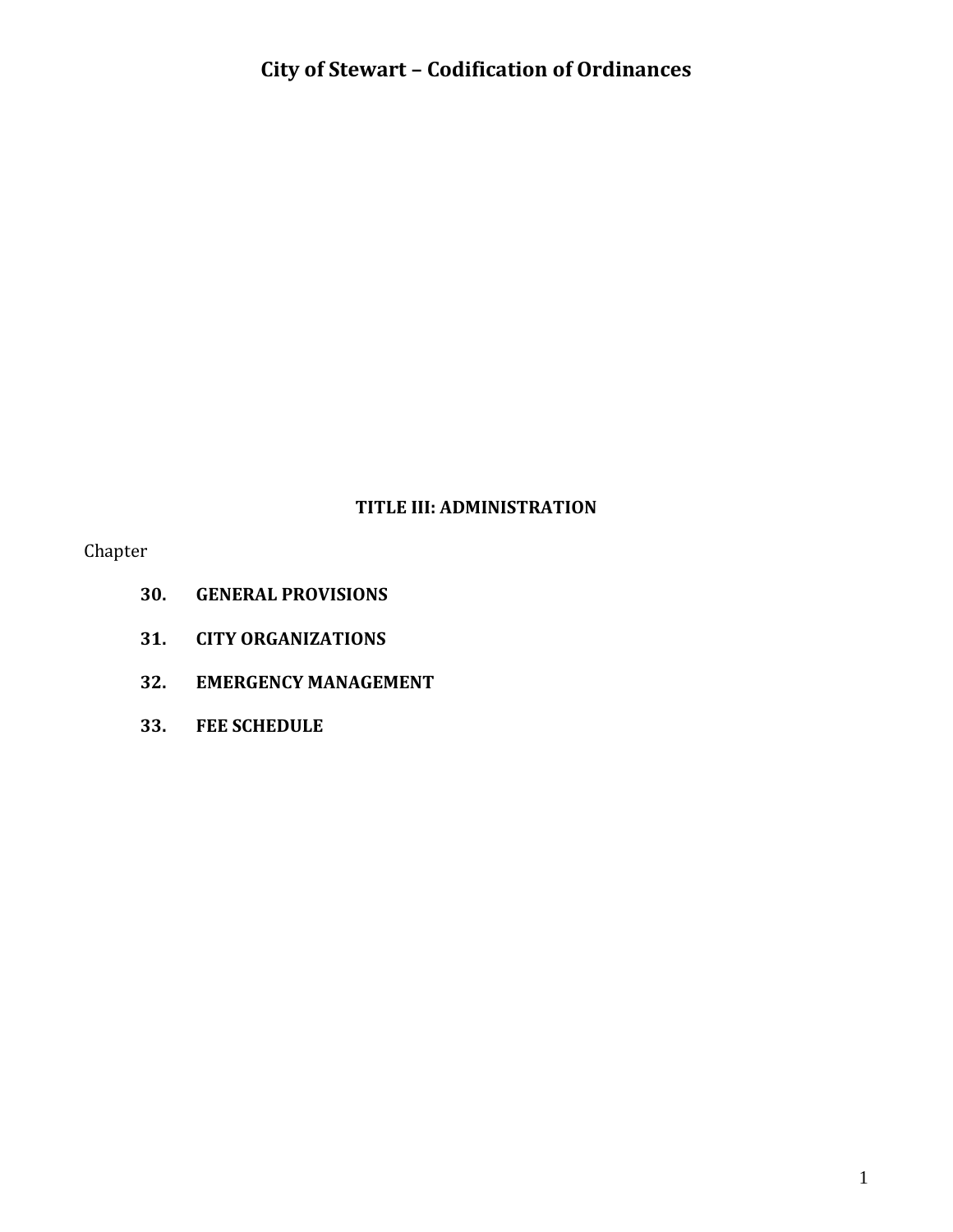#### **CHAPTER 30: GENERAL PROVISIONS**

Section

- 30.01 City Council meetings
- 30.02 Presiding officer
- 30.03 Minutes
- 30.04 Order of business
- 30.05 Voting
- 30.06 Ordinance, resolutions, motions, petitions and communications
- 30.07 Suspension or amendment of rules
- 30.08 Compensation of Mayor and Council members
- 30.09 Compensation of officers and employees
- 30.10 Quorum for conducting business
- 30.11 Fees and charges
- 30.12 Application of state laws
- 30.13 Background information
- 30.14 Indemnification of officers and employees
- 30.15 Combination of offices

#### **§ 30.01 CITY COUNCIL MEETINGS.**

- (A)*Regular meetings*. Regular meetings of the City Council shall be held at least once each month, at a date, time and place as established by the City Council. Any regular meeting falling upon a holiday shall be held on the next following business day at the same time and place. All meetings, including special and adjourned meetings, shall be held in the city hall unless the City Council decides otherwise at a prior meeting, or meeting in the city hall is impossible.
- (B) *Special meetings*. The Mayor or any two members of the City Council may call a special meeting of the City Council upon at least 24 hours written notice to each member of the City Council. This notice shall be delivered personally to each member or shall be left at the member's usual place of residence with some responsible person. Pursuant to M.S. Ch. 13D, as it may be amended from time to time, written notice of any special meeting shall be posted giving the date, time, place and purpose of the meeting at least three days before the meeting. Written notice shall be mailed at least three days before the meeting to anyone who has filed a written request for notice of special meetings. In calculating the three days, if the last day falls on a Saturday, Sunday or legal holiday, the next regular business day shall be counted as the third day.
- (C) *Emergency meetings*. Notice of emergency meetings shall be given as required by M.S. Ch. 16D, as it may be amended from time to time. An emergency meeting is a meeting defined by M.S. Ch. 16D, as it may be amended from time to time.
- (D)*Initial meeting*. At the first regular City Council meeting in January of each year, the City Council shall:
	- (1) Designate the depositories of city funds;
	- (2) Designate the official newspaper;
	- (3) Choose one of the Council members as Acting Mayor, who shall perform the duties of the Mayor during the disability or absence of the Mayor from the city or, in case of a vacancy in the office of Mayor, until a successor has been appointed and qualifies;
	- (4) Appoint officers and employees and members of departments, boards, commissions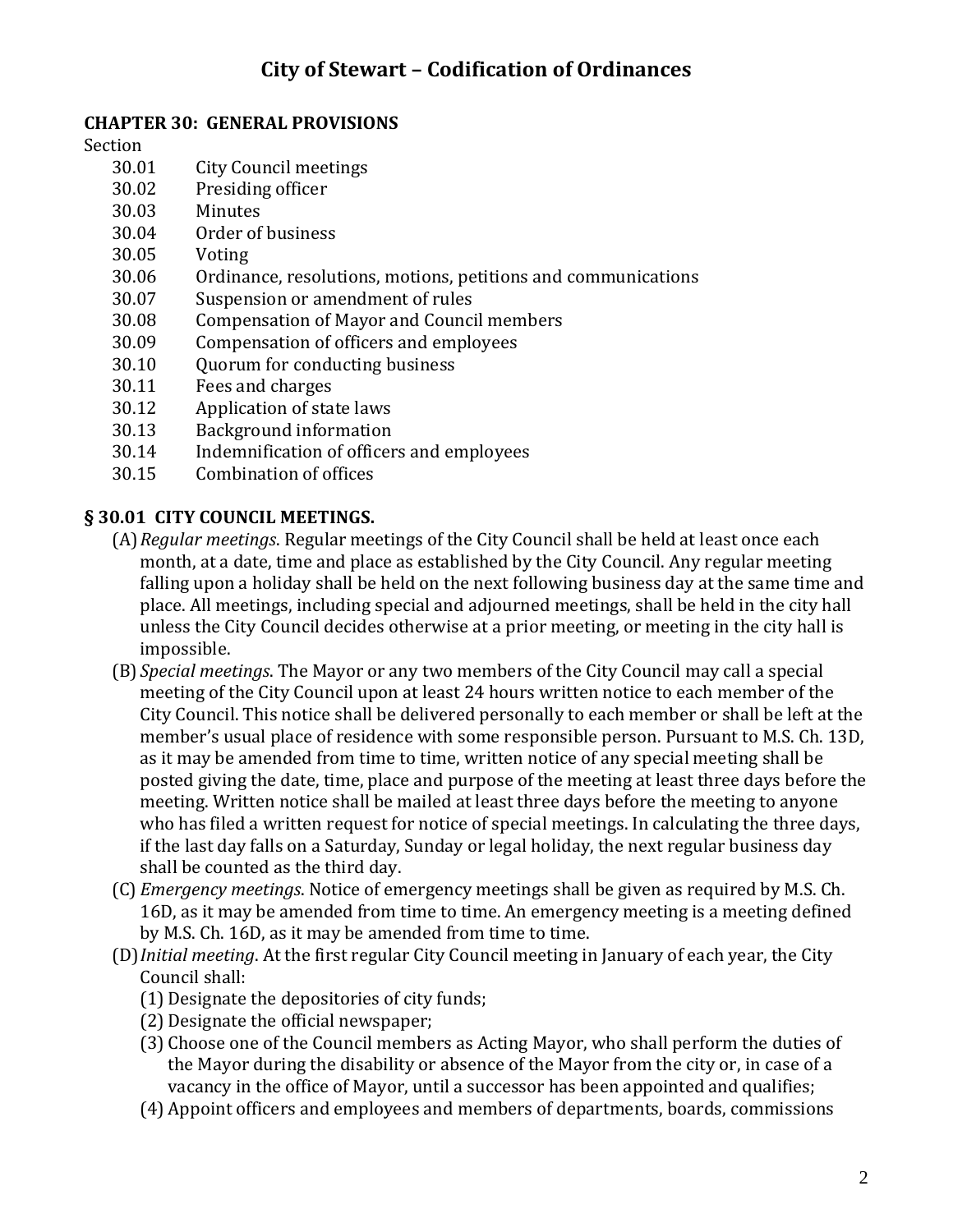and committees as may be necessary; and

- (5) Establish and appoint Council Members to those City Council committees as are deemed appropriate for the efficient and orderly management of the city.
- (E) *Public meetings*. All City Council meetings, including special, emergency and adjourned meetings and meetings of City Council committees, as well as meetings of city commissions and boards, shall be conducted in accordance with the State Open Meeting Law, M.S. Ch. 16D, as it may be amended from time to time.

#### **§ 30.02 PRESIDING OFFICER.**

- (A)*Who presides*. The Mayor shall preside at all meetings of the City Council. In the absence of the Mayor, the Acting Mayor shall preside. In the absence of both, the City Clerk-Treasurer shall call the meeting to order and shall preside until the Council members present at the meeting choose one of their number to act temporarily as presiding officer.
- (B)*Procedure*. The presiding officer shall preserve order, enforce any rules of procedure adopted by the City Council, and determine without debate, subject to the final decision of the City Council on appeal, all questions of procedure and order.
- (C) *Appeal procedure*. Any member may appeal to the City Council a ruling of the presiding officer. If the appeal is seconded, the member may speak once solely on the question involved and the presiding officer may explain the ruling, but no other Council member shall participate in the discussion. The appeal shall be sustained if it is approved by a majority of the members present, including the presiding officer.

### **§ 30.03 MINUTES.**

- (A)*Generally*. Minutes of each City Council meeting shall be kept by the City Clerk-Treasurer or, in the City Clerk-Treasurer's absence, by the Deputy City Clerk-Treasurer. In the absence of both, the presiding officer shall appoint a secretary pro tem. Ordinances, resolutions and claims need not be recorded in full in the minutes if they appear in other permanent records of the City Clerk-Treasurer and can be accurately identified from the description given in the minutes.
- (B)*Approval*. The minutes of each meeting shall be reduced to typewritten form, shall be signed by the City Clerk-Treasurer, and copies thereof shall be delivered to each Council member as soon as practicable after the meeting. At the next regular City Council meeting following the delivery, approval of the minutes shall be considered by the City Council. The minutes need not be read aloud, but the presiding officer shall call for any additions or corrections. If there is no objection to a proposed addition or correction, it may be made without a vote of the City Council. If there is an objection, the City Council shall vote upon the addition or correction. If there are no additions or corrections, the minutes shall stand approved.

# **§ 30.04 ORDER OF BUSINESS.**

- (A)*Order established*. Each meeting of the City Council shall convene at the time and place appointed therefor. City Council business shall be conducted in the following order unless varied by the presiding officer or by-laws or other procedures adopted by Council resolution:
	- (1) Call to order;
	- (2) Roll call;
	- (3) Approval of minutes;
	- (4) Consent agenda;
	- (5) Public hearings;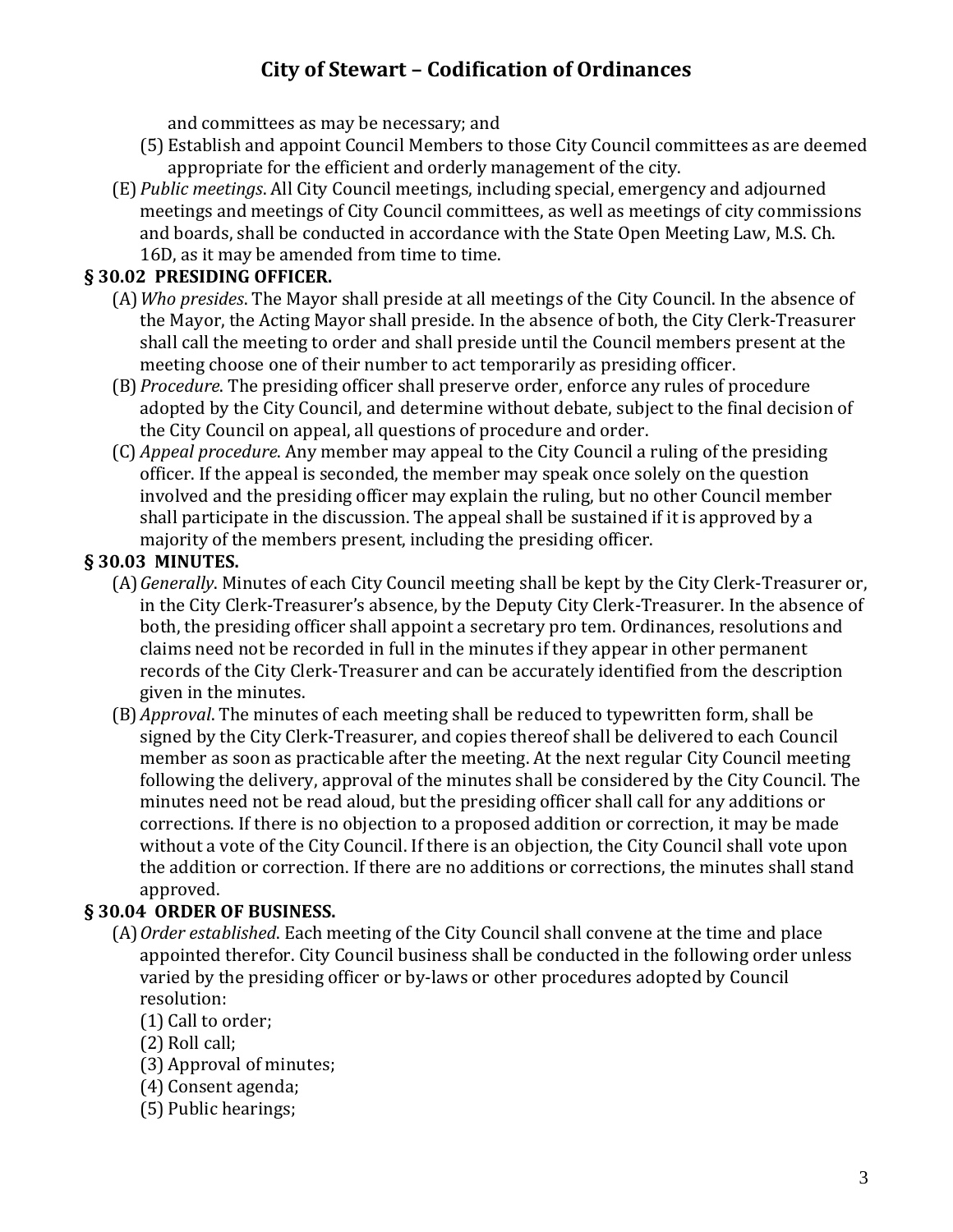- (6) Petitions, requests and communications;
- (7) Ordinances and resolutions;
- (8) Reports of officers, boards and committees;
- (9) Unfinished business;
- (10)New business;
- (11)Miscellaneous; and
- (12)Adjournment.
- (B)*Petitions and agenda*. Petitions and other papers addressed to the City Council shall be read or copies distributed by the City Clerk-Treasurer upon presentation of the same to the City Council. All persons desiring to present new business before the City Council shall inform the City Clerk-Treasurer thereof at least 72 hours before new business is to be heard. The City Clerk-Treasurer may prepare an agenda of the new business for submission to the City Council on or before the time of the next regular meeting.

# **§ 30.05 VOTING.**

The votes of the Council members on any question may be taken in any manner which signifies the intention of the individual members, and the votes of the Council members on any action taken shall be recorded in the minutes. The vote of each Council member shall be recorded on each appropriation of money, except for payments of judgments, claims and amounts fixed by statute. If any Council member is present but does not vote, the minutes, as to his or her name, shall be marked "Present-Not Voting".

### **§ 30.06 ORDINANCE, RESOLUTIONS, MOTIONS, PETITIONS AND COMMUNICATIONS.**

- (A)*Signing and publication proof*. Every ordinance and resolution passed by the City Council shall be signed by the Mayor, attested by the City Clerk-Treasurer, and filed by the City Clerk-Treasurer in the ordinance or resolution book. Proof of publication of every ordinance shall be attached and filed with the ordinance.
- (B)*Repeals and amendments*. Every ordinance or resolution repealing a previous ordinance or resolution or a section or division thereof shall give the number, if any, and the title of the ordinance or code number of the ordinance or resolution to be repealed in whole or in part. Each ordinance or resolution amending an existing ordinance or resolution or part thereof shall set forth in full each amended section or division as it will read with the amendment.

#### **§ 30.07 SUSPENSION OR AMENDMENT OF RULES.**

These rules may be suspended only by a two-thirds vote of the members present and voting. **§ 30.08 COMPENSATION OF MAYOR AND COUNCIL MEMBERS.**

The compensation of the Mayor and the compensation of each Council member shall be established from time to time by City Council ordinance pursuant to M.S. §415.11, as it may be amended from time to time.

#### **§ 30.09 COMPENSATION OF OFFICERS AND EMPLOYEES.**

Officers and employees of the city shall be compensated at a rate as established from time to time by the City Council.

# **§ 30.10 QUORUM FOR CONDUCTING BUSINESS.**

- (A)A quorum shall consist of a majority of the entire City Council, including the Mayor. A quorum shall be necessary to transact the business of the City Council.
- (B)If no quorum is present, the City Council shall not thereby stand adjourned, but the members present shall adjourn or recess the City Council by a majority vote of those present.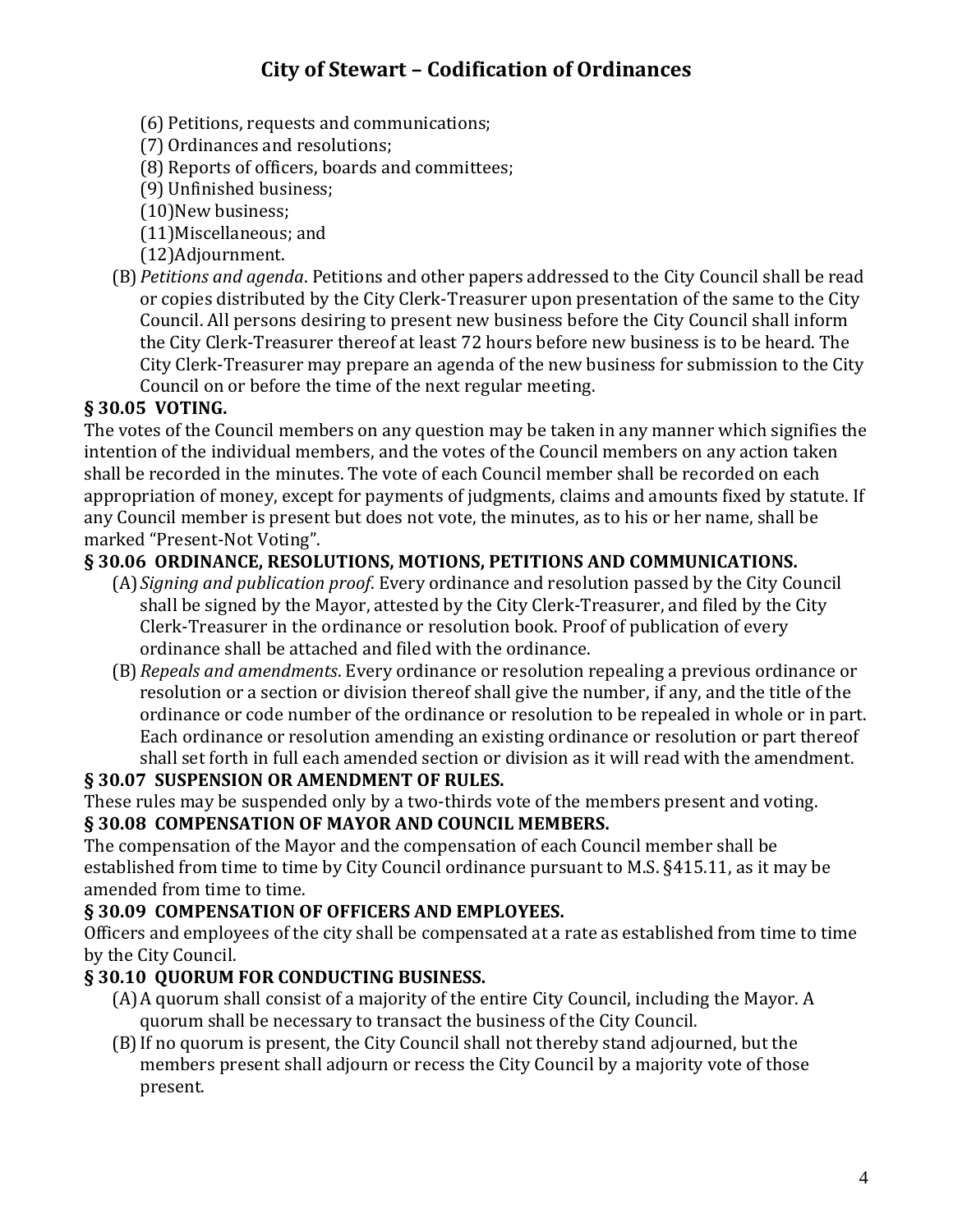#### **§ 30.11 FEES AND CHARGES.**

The City Council may enact an ordinance establishing those fees and charges that are authorized by this code. Until that ordinance becomes effective, all fees and charges established by ordinance or resolution prior to the adoption of this code shall remain in effect. All fees and charges established by the ordinance establishing fees and charges may be amended from time to time by amendment of that ordinance.

#### **§ 30.12 APPLICATION OF STATE LAWS.**

The provisions of the Government Data Practices Act, M.S. Ch. 13, the Opening Meeting Law, M.S. Ch. 13D, and the laws relating to Gifts to Local Officials, M.S. §471.895, as these laws may be amended from time to time, apply to the City Council and all boards and commissions of the city and their members.

#### **§ 30.13 BACKGROUND INFORMATION.**

(A)*Applicants for City employment.*

- (1) *Purpose*. The purpose and intent of this section is to establish regulations that will allow law enforcement access to the state's computerized criminal history information for specified non-criminal purposes of employment background checks for the positions described in division (A)(2) below.
- (2) *Criminal history employment background investigations*. The City Police Department or County Sheriff's Department is hereby required, as the exclusive entity within the city to do a criminal history background investigation on the applicants for the following positions within the city, unless the city's hiring authority concludes that a background investigation is not needed:
	- (a) Employment positions. All regular part-time or full-time employees of the city and other positions that work with children or vulnerable adults.
	- (b)In conducting the criminal history background investigation in order to screen employment applicants, the Police Department is authorized to access data maintained in the State Bureau of Criminal Apprehensions computerized criminal history information system in accordance with BCA policy. Any data that is accessed and acquired shall be maintained at the Police Department or County Sheriff's Department under the care and custody of the chief law enforcement official or his or her designee. A summary of the results of the computerized criminal history data may be released by the Police Department or County Sheriff's Department to the hiring authority, including the City Council, the City Clerk-Treasurer or other city staff involved in the hiring process.
- (3) Before the investigation is undertaken, the applicant must authorize the Police Department or County Sheriff's Department by written consent to undertake the investigation. The written consent must fully comply with the provisions of M.S. Ch. 13, as it may be amended from time to time, regarding the collection, maintenance and use of the information. Except for the positions set forth in M.S. §364.09, the city will not reject an applicant for employment on the basis of the applicant's prior conviction unless the crime is directly related to the position of employment sought and the conviction is for a felony, gross misdemeanor or misdemeanor with a jail sentence. If the city rejects the applicant's request on this basis, the city shall notify the applicant in writing of the following:
	- (a) The grounds and reasons for the denial;
	- (b) The applicant complaint and grievance procedure set forth in M.S. §364.06;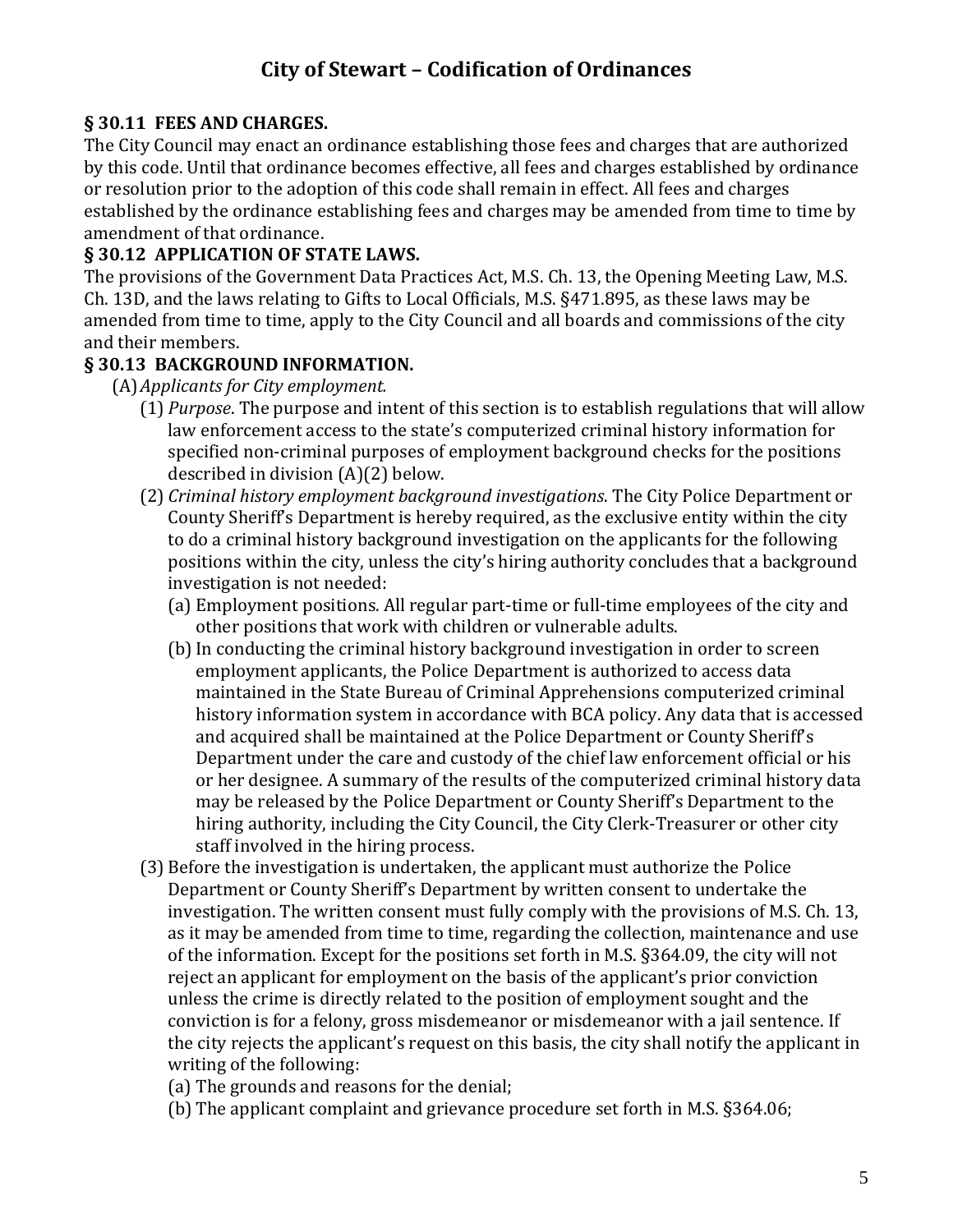(c) The earliest date the applicant may reapply for employment; and

(d) That all competent evidence of rehabilitation will be considered upon reapplication.

- (B)*Applicants for city licenses.*
	- (1) *Purpose*. The purpose and intent of this section is to establish regulations that will allow law enforcement access to the state's computerized criminal history information for specified non-criminal purposes of licensing background checks.
	- (2) *Criminal history license background investigations*. The Police Department or County Sheriff's Department is hereby required, as the exclusive entity within the city, to do a criminal history background investigation on the applicants and their employees for the following licenses or permits within the city: City licenses: liquor licenses, under Chapter 112 of this code, and any applicants under Chapters 113, 114, 116, 118 or 119 of this code.
	- (3)In conducting the criminal history background investigation in order to screen license or permit applicants, the Police Department or Sheriff Department is authorized to access data maintained in the State Bureau of Criminal Apprehensions computerized criminal history information system in accordance with BCA policy. Any data that is accessed and acquired shall be maintained at the Police Department or Sheriff's Department under the care and custody of the chief law enforcement official or his or her designee. A summary of the results of the computerized criminal history data may be released by the Police Department to the licensing authority, including the City Council, the City Clerk-Treasurer or other city staff involved in the license approval process.
	- (4)Before the investigation is undertaken, the applicant must authorize the Police Department or Sheriff's Department by written consent to undertake the investigation. The written consent must fully comply with the provisions of M.S. Ch. 13 as it may be amended from time to time regarding the collection, maintenance and use of the information. Except for the positions set forth in M.S. §364.09 as it may be amended from time to time, the city will not reject an applicant for a license on the basis of the applicant's prior conviction unless the crime is directly related to the license sought and the conviction is for a felony, gross misdemeanor or misdemeanor with a jail sentence. If the city rejects the applicant's request on this basis, the city shall notify the applicant in writing of the following:
		- (a) The grounds and reasons for the denial;
		- (b) The applicant complaint and grievance procedure set forth in M.S. §364.06;
		- (c) The earliest date the applicant may reapply for the license; and
			- (d) All competent evidence of rehabilitation will be considered upon reapplication.

#### **§ 30.14 INDEMNIFICATION OF OFFICERS AND EMPLOYEES.**

- (A)The city shall defend, save harmless and indemnify any of its officers and employees, whether elected or appointed, and including its police officers, volunteer firefighters, ambulance crew members, first responders and emergency medical technicians while the personnel is engaged in activities within the scope of his or her employment or official duties, and subject to the limitations as set forth in the M.S. §466.04. The indemnification and defense shall be provided against any claim, demand or suit, whether groundless or otherwise, arising out of the acts.
- (B)First responders, emergency medical technicians and ambulance crew members are those individuals qualified by education and training and designated as such by the City Council.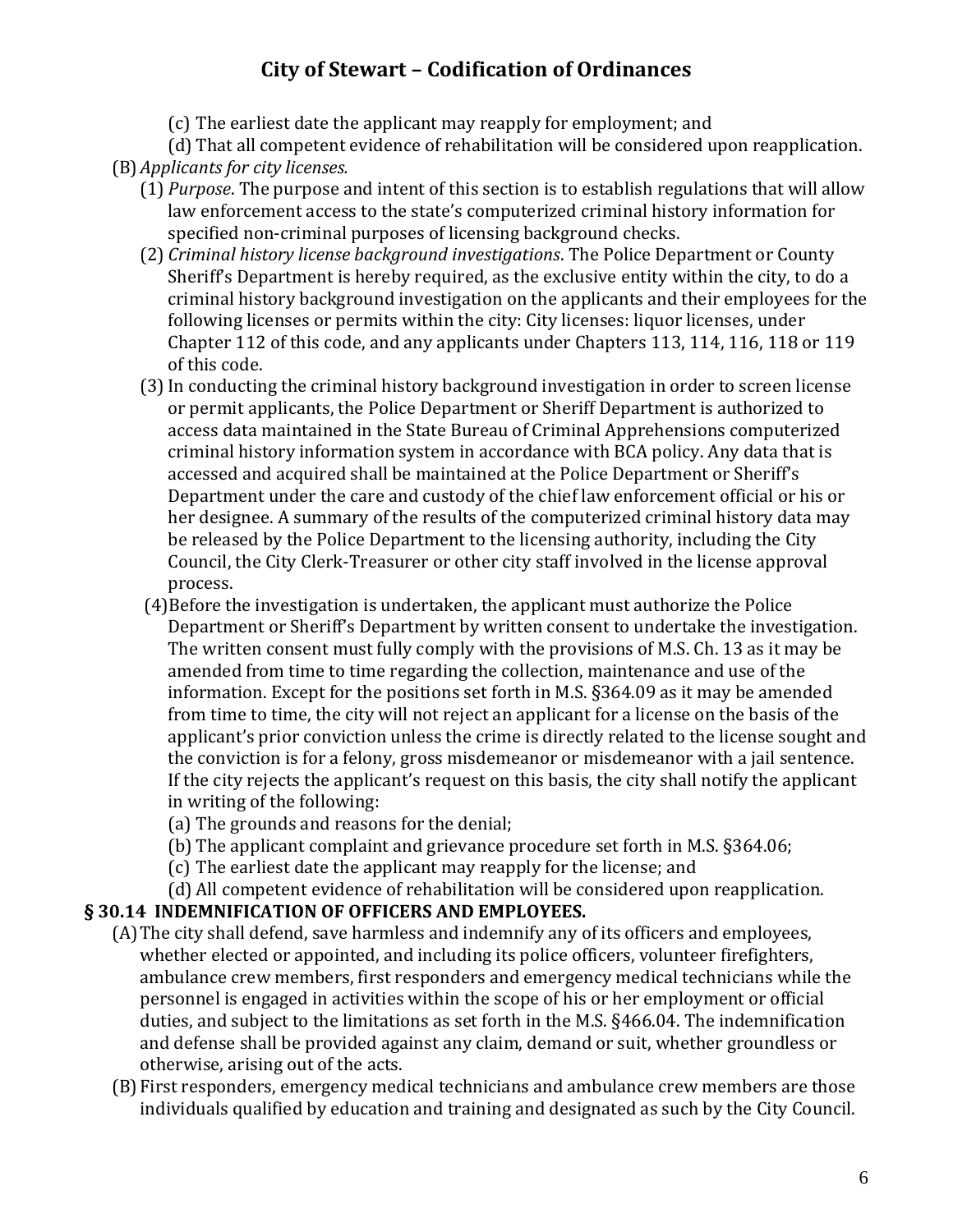## **§ 30.15 COMBINATION OF OFFICES.**

- (A)Pursuant to the authority granted by Laws 1961, Ch. 230, the Offices of Clerk and Treasurer in the city are hereby combined in the Office of Clerk-Treasurer.
- (B) Beginning with the year in which this section becomes effective and each year thereafter, there shall be an audit of the city's financial affairs by the State Auditor or a public accountant in accordance with minimum auditing procedures prescribed by the State Auditor.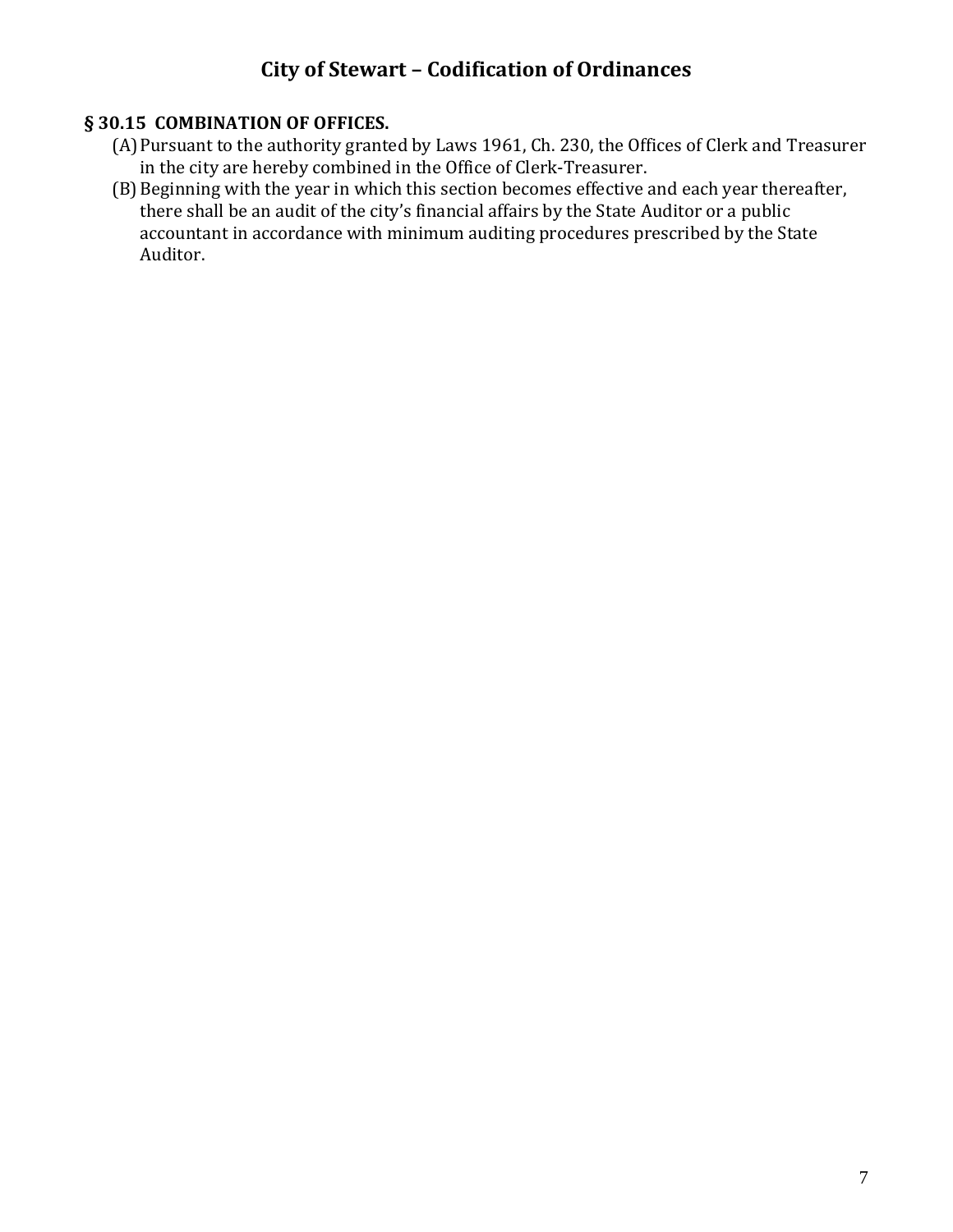# **CHAPTER 31: CITY ORGANIZATIONS**

Section

#### *Police Department*

- 31.01 Police Department
- 31.02 Chief of Police
- 31.03 Duties of police
- 31.04 Uniform and badge
- 31.05 Reserve officers
- *Volunteer Fire Department*
- 31.20 Volunteer Fire Department; appointment of officers
- 31.21 Duties of Chief
- 31.22 Records
- 31.23 Practice drills
- 31.24 Assistant Chief
- 31.25 Firefighters
- 31.26 Compensation
- 31.27 Interference with Volunteer Fire Department
- 31.28 Policies and procedures

#### *POLICE DEPARTMENT*

#### **§ 31.01 POLICE DEPARTMENT**

- (A)If the city has a Police Department at the time this code is adopted, then the Department of the city is hereby continued. If the city does not have a Police Department at the time of the adoption of this code, then at any time after the code is adopted, the City Council may by resolution create a Police Department, which shall be organized and administered as provided for by this code. The City Council may at any time determine by resolution to discontinue the existence of a Police Department and provide for the enforcement of state laws and city ordinances by other means. The head of the Police Department shall be known as the Chief of Police and the number of additional members of the Police Department, together with their ranks and titles, shall be determined by the City Council by resolution. The compensation to be paid to members of the Police Department shall be fixed by the City Council. Members of the Police Department shall be appointed by the City Council.
- (B)All police officers shall meet the minimum standards for licensing as a peace officer as established by the Minnesota Peace Officers Standards and Training Board and have a current and valid peace officer license at the time of appointment. All police officers shall retain this license during their employment as a police officer with the city and will be subject to discharge if the license is suspended, revoked or becomes invalid for any reason. In addition, all police officers must have a valid Minnesota vehicle operator's license and must be insurable as a vehicle driven by the city's automobile insurance carrier.

#### **§ 31.02 CHIEF OF POLICE.**

The Chief of Police shall have supervision and control of the Police Department and its members. The Chief of Police shall be responsible for the proper training and discipline of the members of the Police Department. The Chief of Police shall be responsible for the keeping of adequate records and shall report to the City Council on the needs of the Police department and its work. Every member of the Police department is subordinate to the Chief of Police and shall obey the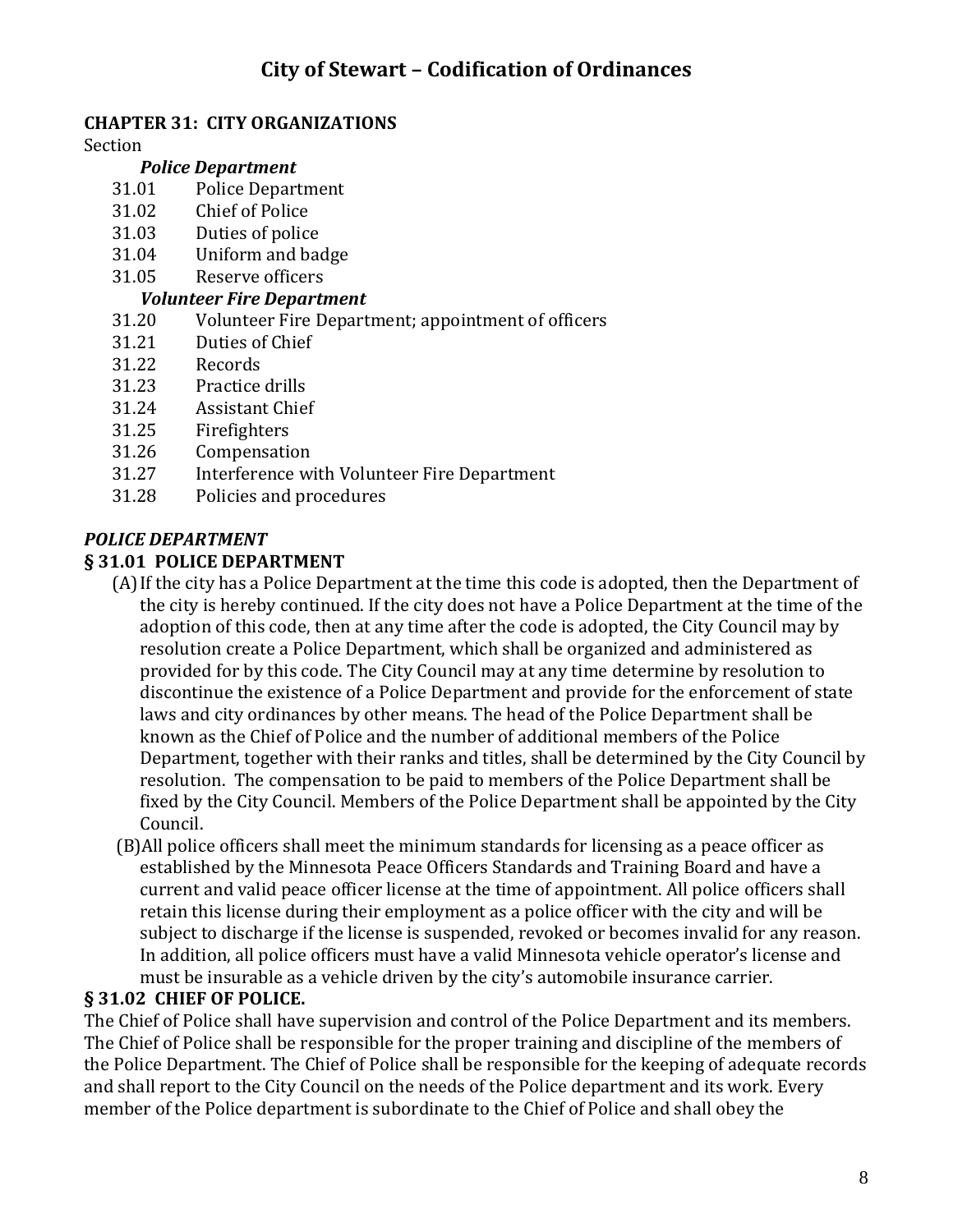instructions of the Chief of Police and any superior officer. The City Council may designate one of the police officers as Acting Chief, who shall have all the powers and duties of the Chief of Police during the absence or disability of the Chief of Police.

# **§ 31.03 DUTIES OF POLICE.**

Members of the Police Department are authorized to enforce the laws applicable to the city, bring violators before the court, and make complaints for offenses coming to their knowledge. Members of the Police Department are authorized to serve processes on behalf of the city and shall serve those notices as may be required by the City Council or other authority. When the city is not a party to the proceedings involved in the process or notice, the officer shall collect the same fees as provided by law. All fees shall be paid into the city treasury.

### **§ 31.04 UNIFORM AND BADGE.**

Each member of the Police Department shall, while on duty, wear a suitable badge and uniform furnished by the city, except that the Chief of Police may authorize the performance of specific duties while not in uniform. When a member terminates membership in the Police Department, the member shall immediately deliver to the city the badge, uniform and all other property of the city.

# **§ 31.05 RESERVE OFFICERS.**

- (A)The Chief of Police may appoint, for a specified time, as many reserve officers as may be necessary. Reserve officers shall be subordinate to the Chief of Police. Under the provisions of M.S. §626.84(1)(e), as it may be amended from time to time, a *RESERVE OFFICER* is an individual whose services are utilized by a law enforcement agency to provide supplementary assistance at special events, traffic or crowd control, and administrative or clerical assistance. A reserve officer's duties shall not include enforcement of the general criminal laws of the state, and the reserve officer does not have full powers of arrest or authorization to carry a firearm on duty.
- (B)The Chief of Police, or City Council if there is no Police Chief, may appoint, for a specified time, as many parking enforcement officers pursuant to M.S. §169.041(2), as it may be amended from time to time, as may be necessary. The parking enforcement officers shall be subordinate to the Chief of Police, if there is one, or the City Clerk-Treasurer. A *PARKING ENFORCEMENT OFFICER* is an individual whose services are utilized by a law enforcement agency to provide parking enforcement and administrative or clerical assistance. A parking enforcement officer's duties shall not include enforcement of the general criminal laws of the state, and the parking enforcement officer does not have full powers of arrest or authorization to carry a firearm on duty.

# *VOLUNTEER FIRE DEPARTMENT*

# **§ 31.20 VOLUNTEER FIRE DEPARTMENT; APPOINTMENT OF OFFICERS.**

- (A)If, at the time of the adoption of this code, the city has a Volunteer Fire Department, there is continued in this city a Volunteer Fire Department. If the city, at the time of the adoption of this code, does not have a Volunteer Fire Department, the City Council may by resolution create a Volunteer Fire Department subject to the provisions of this code. All Volunteer Fire Departments are established under the authority of state law, M.S. §412.221(17), as it may be amended from time to time.
- (B)All officers of the Volunteer Fire Department shall be appointed by the City Council. These officers may be removed by the City Council for cause and after a public hearing. If one of the officers duly appointed shall resign his or her office, be removed from office by the City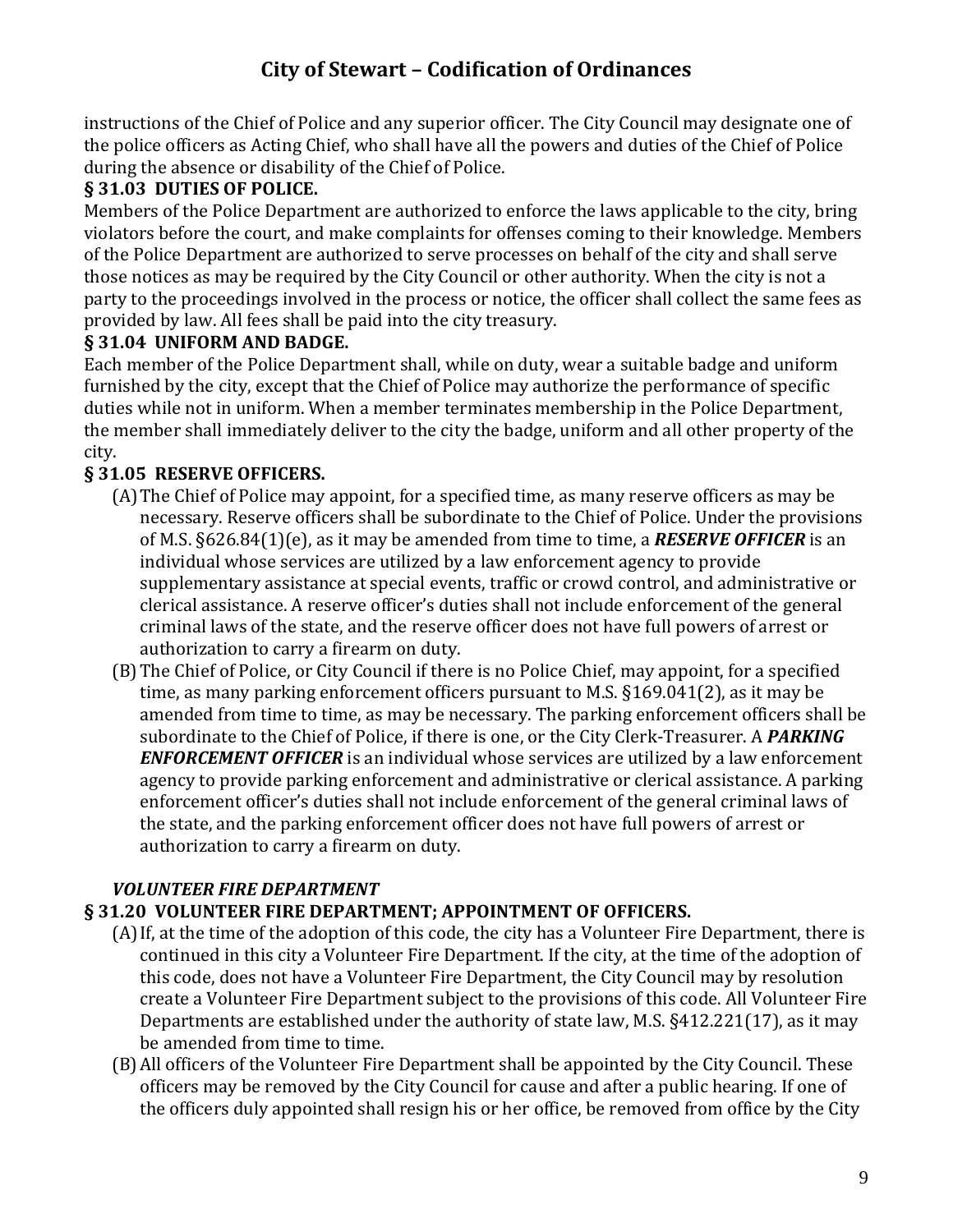Council, or is deceased during his or her term of office, the successor shall be duly appointed by the City Council as soon as is practical and no later than two weeks from the time the position becomes open. The officer so appointed is so appointed for any period of the unexpired term of the vacated office.

- (C) Firefighters and probationary firefighters shall be appointed by the City Council upon recommendation by the Chief of the Volunteer Fire Department. The process of recruitment, selection, appointment and termination of firefighters and probationary firefighters shall, as required by state law, follow all of the provisions of the Veteran's Preference Act, M.S. §43A.11 and 197.46, as they may be amended from time to time, and, as required by state law, there shall be no discrimination on the basis of age, race, color, creed, religion, national origin, sex, marital status, status with regard to public assistance, sexual orientation or disability (except based on a bona fide occupational qualification) as provided by the Minnesota Human Rights Act, M.S. Ch. 363A, as it may be amended from time to time. Firefighters shall continue as members of the Volunteer Fire Department during good behavior until retirement, but may be removed by the City Council for cause after a public hearing.
- (D)As required by state law, M.S. §412.241, as it may be amended from time to time, the City Council shall have full authority over the financial affairs of the Volunteer Fire Department, and shall provide for the collection of all revenues and other assets, the auditing and settlement of accounts, and the safekeeping and disbursement of public money. This division does not apply to the funds of any Fire Relief Association.

### **§ 31.21 DUTIES OF CHIEF.**

The Chief shall have control of all firefighting apparatus and shall be responsible for its care and condition. The Chief shall make a report semi-annually to the City Council at its meeting in March and in September as to the condition of the equipment and needs of the Volunteer Fire Department. The Chief may submit additional reports and recommendations at any meeting of the City Council, and he or she shall report each suspension by him or her of a member of the Volunteer Fire Department at the first meeting of the City Council following the suspension. The Chief shall be responsible for the proper training and discipline of the members of the Volunteer Fire Department, and may suspend any member for refusal or neglect to obey orders pending final action by the City Council on his or her discharge or retention.

# **§ 31.22 RECORDS.**

The Chief shall keep in convenient form a record of all fires. The record shall include the time of the alarm, location of fire, cause of fire, if known, type of building, name of owner or tenant, purpose for which occupied, value of building and contents, members of the Volunteer Fire Department responding to the alarm and other information as he or she may deem advisable or as may be required from time to time by the City Council or state law or regulation.

#### **§ 31.23 PRACTICE DRILLS.**

It shall be the duty of the Chief, when the weather permits, to hold practice drills for the Volunteer Fire Department and to give the firefighters instruction in approved methods of firefighting and fire prevention.

# **§ 31.24 ASSISTANT CHIEF.**

In the absence or disability of the Chief of the Volunteer Fire Department, the Assistant Chief shall perform all functions and exercise all of the authority of the Chief.

#### **§ 31.25 FIREFIGHTERS.**

Firefighters shall not be less than 18 years of age and able bodied. They shall become members of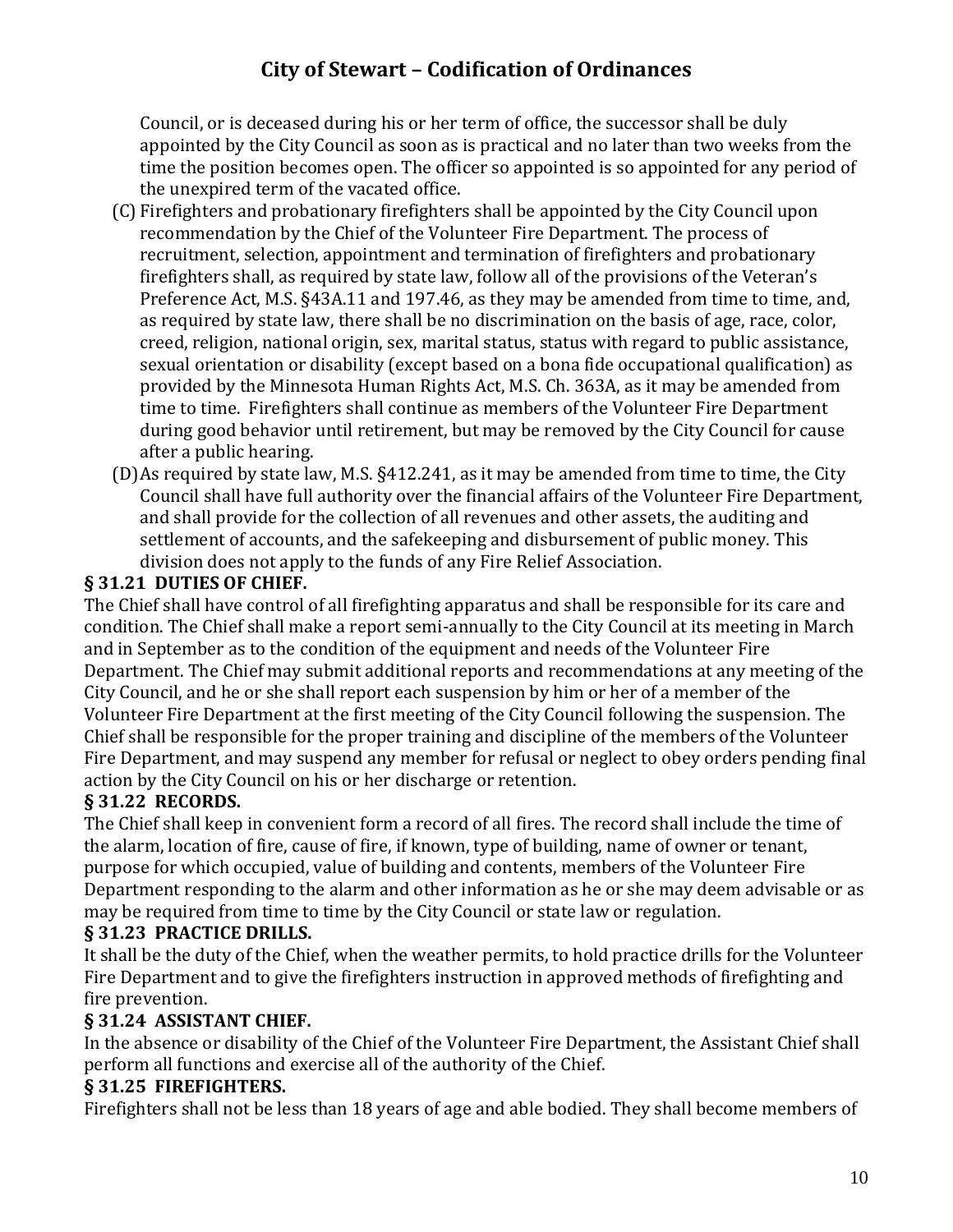the Volunteer Fire Department only after a 12-month probationary period. The City Council may require that each candidate, before he or she may become a probationary firefighter, must possess certain minimum height, weight, education, mental and physical health requirements, and any other qualifications which may be specified by the City Council.

## **§ 31.26 COMPENSATION.**

The members and officers of the Volunteer Fire Department shall receive compensation as provided by the City Council.

#### **§ 31.27 INTERFERENCE WITH VOLUNTEER FIRE DEPARTMENT.**

It shall be unlawful for any person to give or make, or cause to be given or made, an alarm of fire without probable cause, or to neglect or refuse to obey any reasonable order of the Chief or other firefighter at a fire, or to interfere with the Volunteer Fire Department in the discharge of its duties.

#### **§ 31.28 POLICIES AND PROCEDURES.**

The Volunteer Fire Department may adopt policies and procedures for the operation of the department, which shall be effective upon approval by the City Council. Any provision of these policies and procedures, which may be called a Constitution and Bylaws, which is inconsistent with state and federal law, including the Veterans Preference Act, Minnesota Human Rights Act, and state laws requiring the City Council to control Fire Department Finances, shall be unenforceable and void.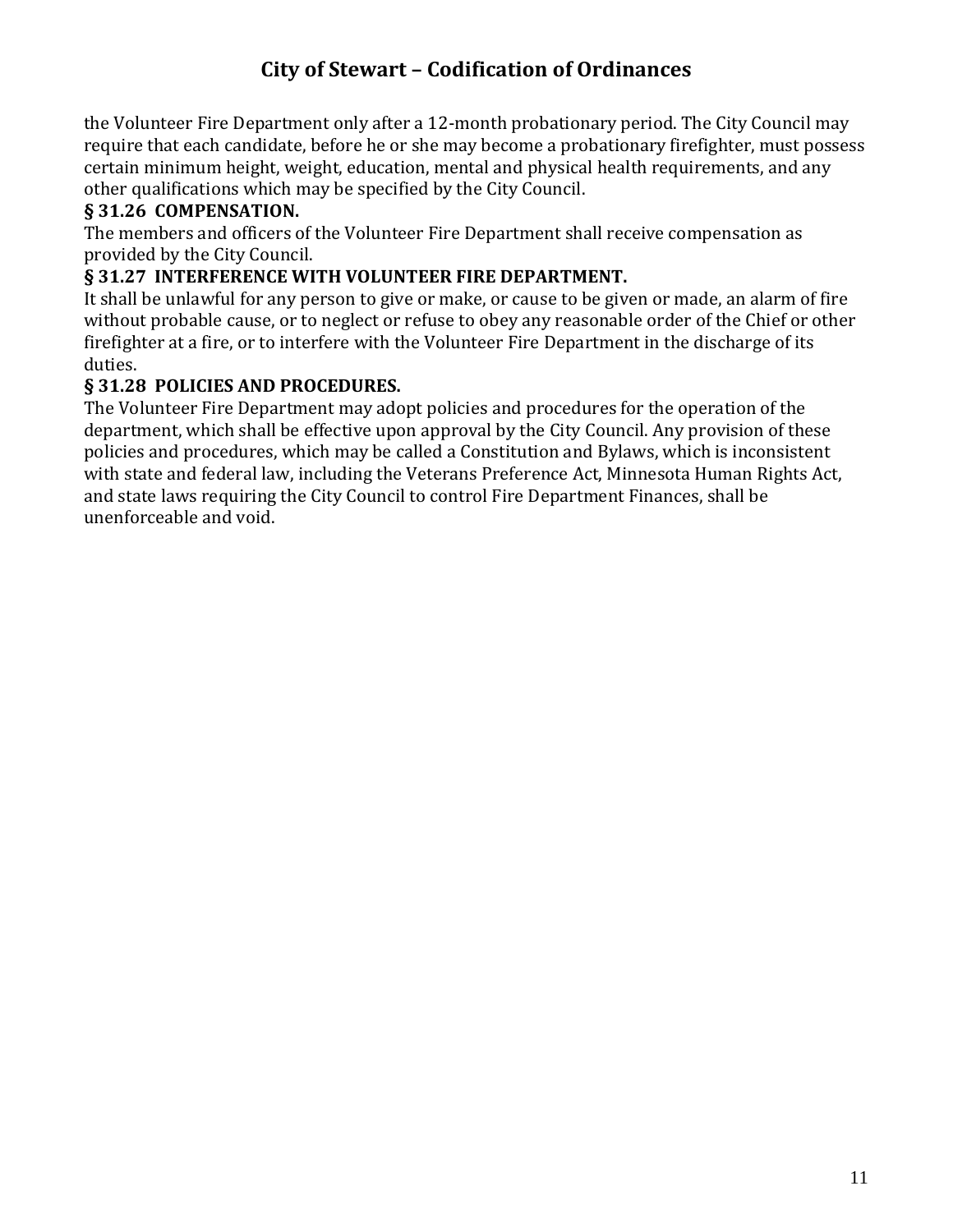#### **CHAPTER 32: EMERGENCY MANAGEMENT**

Section

- 32.01 Policy and purpose
- 32.02 Definitions
- 32.03 Establishment of an emergency management organization
- 32.04 Powers and duties of the Director
- 32.05 Local emergencies
- 32.06 Emergency regulations
- 32.07 Emergency management a governmental function
- 32.08 Participation in labor dispute or politics
- 32.09 Effective date

#### **§ 32.01 POLICY AND PURPOSE**

Because of the existing possibility of the occurrence of disasters of unprecedented size and destruction resulting from fire, flood, tornado, blizzard, destructive winds or other natural causes, or from sabotage, hostile action or from hazardous material mishaps of catastrophic measure; and in order to insure that preparations of the city will be adequate to deal with the disasters, and generally, to provide for the common defense and to protect the public peace, health and safety, and to preserve the lives and property of the people of the city, it is hereby found and declared to be necessary:

- (A)To establish a city emergency management organization responsible for city planning and preparation for emergency government operations in time of disaster;
- (B)To provide for the exercise of necessary powers during emergencies and disasters;
- (C) To provide for the rendering of mutual aid between the city and other political subdivisions of the state and of other states with respect to the carrying out of emergency preparedness functions; and
- (D)To comply with provisions of M.S. Ch. 12, §12.25, which requires that each political subdivision of the state shall establish a local organization for emergency management.

# **§ 32.02 DEFINITIONS.**

For the purpose of this chapter, the following definitions shall apply unless the context clearly indicates or requires a different meaning.

- *DISASTER.* A situation which creates an immediate and serious impairment to the health and safety of any person, or a situation which has resulted in or is likely to result in catastrophic loss to property, and for which traditional sources of relief and assistance within the affected area are unable to repair or prevent the injury or loss.
- *EMERGENCY.* An unforeseen combination of circumstances which calls for immediate action to prevent from developing or occurring.
- *EMERGENCY MANAGEMENT.* The preparation for and the carrying out of all emergency functions, other than functions for which military forces are primarily responsible, to prevent, minimize and repair injury and damage resulting from disasters caused by fire, flood, tornado and other acts of nature, or from sabotage, hostile action, or from industrial hazardous material mishaps. These functions include, without limitation, firefighting services, police services, emergency medical services, engineering, warning services, communications, radiological and chemical, evacuation, congregate care, emergency transportation, existing or properly assigned functions of plant protection, temporary restoration of public utility services and other functions related to civil protection, together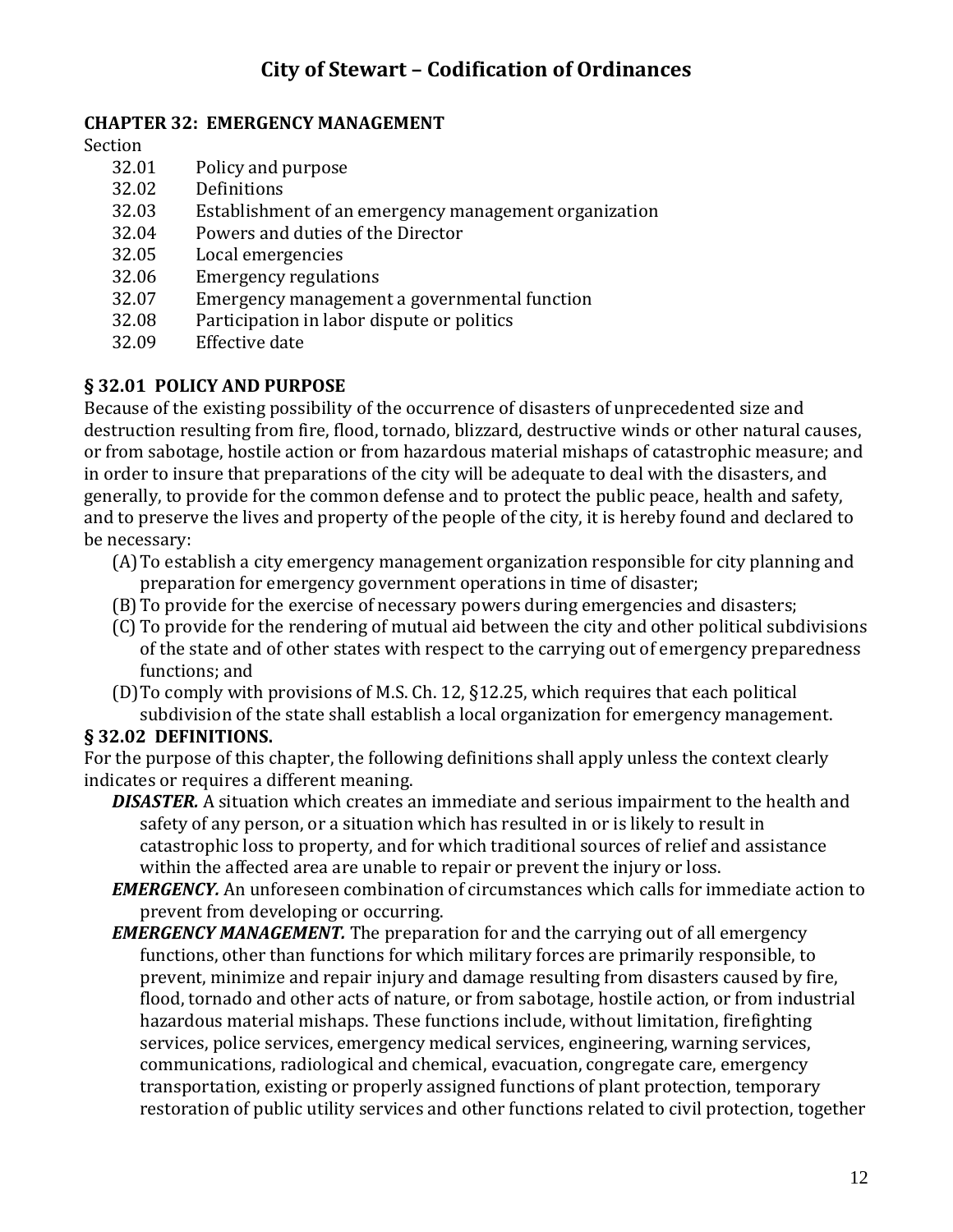with all other activities necessary or incidental for carrying out the foregoing functions. *EMERGENCY MANAGEMENT* includes those activities sometimes referred to as *CIVIL DEFENSE* functions.

- *EMERGENCY MANAGEMENT FORCES.* The total personnel resources engaged in city-level emergency management functions in accordance with the provisions of this resolution or any rule or order thereunder. This includes personnel from city departments, authorized volunteers and private organizations and agencies.
- *EMERGENCY MANAGEMENT ORGANIZATION.* The staff element responsible for coordination city-level planning and preparation for disaster response. This organization provides city liaison and coordination with federal, state and local jurisdictions relative to disaster preparedness activities and assures implementation of federal and state program requirements.

#### **§ 32.03 ESTABLISHMENT OF AN EMERGENCY MANAGEMENT ORGANIZATION.**

There is hereby created with the city government an emergency management organization which shall be under the supervision and control of the City Emergency Management Director, hereinafter called the "Director". The Director shall be appointed by the City Council/Mayor for a two (2) year term and may be removed by them at any time. The Director shall serve at a salary to be determined by the City Council/Mayor. The Director shall have direct responsibility for the organization, administration and operation of the emergency preparedness organization, subject to the direction and control of the City Council/Mayor.

#### **§ 32.04 POWERS AND DUTIES OF THE DIRECTOR.**

- (A)The Director, with the consent of City Council/Mayor, shall represent the city on any regional or state conference for emergency management. The Director shall develop proposed mutual aid agreements with other political subdivisions of the state for reciprocal emergency management aid and assistance in an emergency too great to be dealt with unassisted, and shall present the agreements to the City Council/Mayor for its action. The arrangements shall be consistent with the State Emergency Plan.
- (B)The Director shall make studies and surveys of the manpower, industries, resources and facilities of the city as deemed necessary to determine their adequacy for emergency management and to plan for their most efficient use in time of an emergency or disaster. The Director of Emergency Management shall establish the economic stabilization systems and measures, service staffs, boards and sub-boards required, in accordance with state and federal plans and directions subject of approval of the City Council/Mayor.
- (C) The Director shall prepare a comprehensive emergency plan for the emergency preparedness of the city including municipal and unincorporated areas and shall present the plan to the City Council/Mayor for its approval. When the City Council/Mayor has approved the plan by resolution, it shall be the duty of all city agencies and all emergency preparedness forces of the city to perform the duties and functions assigned by the plan as approved. The plan may be modified in like mariner from time to time. The Director shall coordinate the emergency management activities of the city to the end that they shall be consistent and fully integrated with the emergency plan of the federal government and the state and correlated with emergency plans of other political subdivisions within the state.
- (D)In accordance with the state and county emergency plan, the Director shall institute such training programs, public information programs and conduct practice warning alerts and emergency exercises as may be necessary to assure prompt and effective operation of the city emergency plan when a disaster occurs.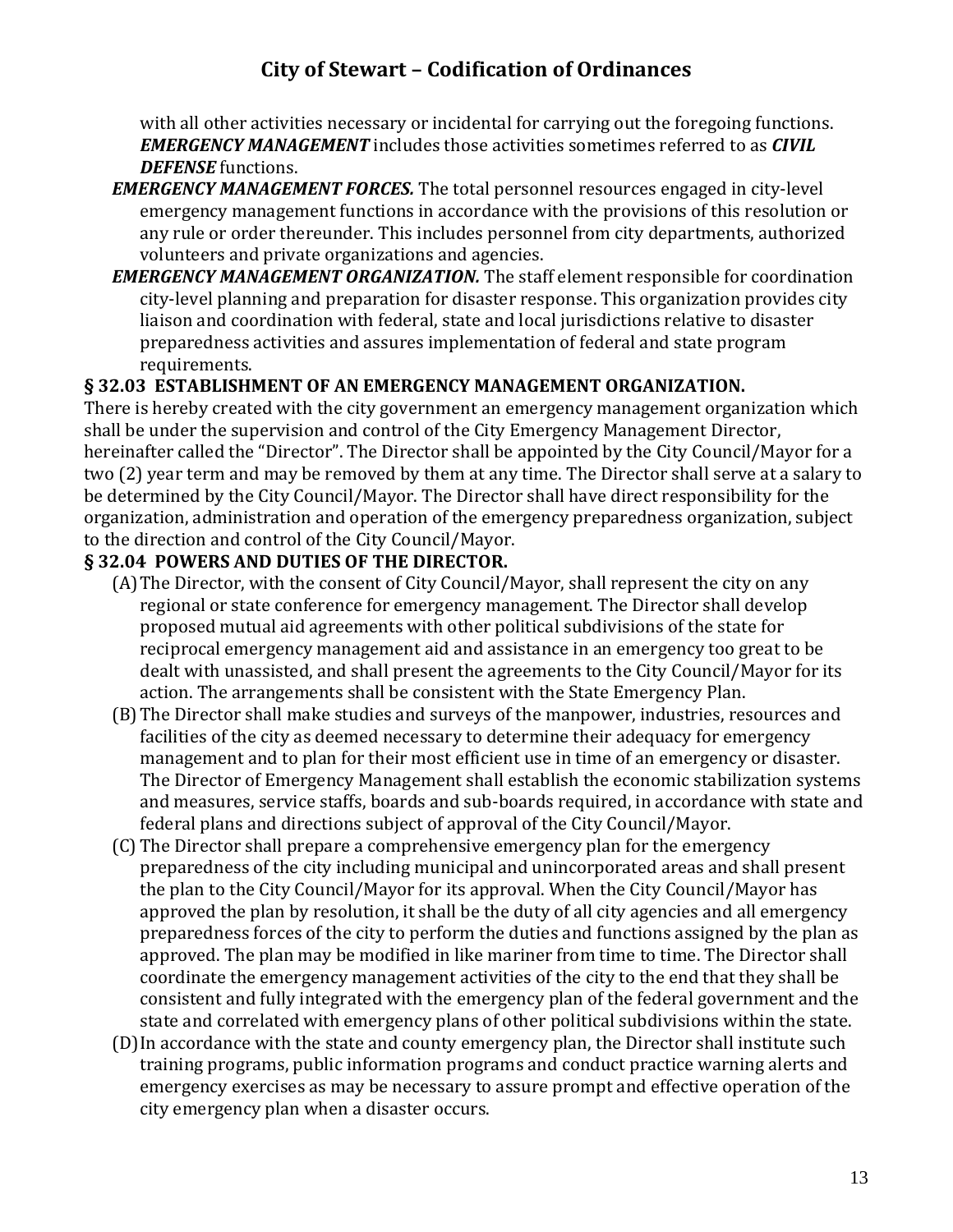- (E) The Director shall utilize the personnel, services, equipment, supplies and facilities of existing departments and agencies of the county to the maximum extent practicable. The officers and personnel of all departments and agencies shall be, to the maximum extent practicable. The officers and personnel of all departments and agencies shall be, to the maximum extent practicable, cooperate with and extend the services and facilities to the city emergency management organization and to the Governor upon request. The head of each department of agency in cooperation with the Director shall be responsible for the planning and programming of the emergency activities as will involve the utilization of the facilities of the Department or agency.
- (F) The Director shall, in cooperation with existing city departments and agencies affected, assist in the organizing, recruiting and training of the emergency management personnel that may be required on a volunteer basis to carry out the emergency plans of the city and state. To the extent that such emergency personnel are recruited to augment a regular city department or agency for emergencies, they shall be assigned to the departments or agencies and shall be under the administration and control of said department or agency.
- (G)Consistent with the state emergency services law, the Director shall coordinate the activity of municipal emergency management organizations within the county and assist in establishing and conducting training programs as required to assure emergency operational capability in the several services (M.S. Ch. 12, §12.25).
- (H)The Director shall carry out all orders, rules and regulations issued by the Governor with reference to emergency management.
- (I) The Director shall act as principal aide and advisor to the city official responsible for direction and control of all city emergency operations during an emergency. The coordinator's main responsibility is to assure coordination among the operating departments, non-governmental groups, and with higher and adjacent governments.
- (J) The Director shall prepare and submit such reports on emergency preparedness activities as may be requested by the City Council/Mayor.

# **§ 32.05 LOCAL EMERGENCIES.**

- (A)(1) A local emergency may be declared only by the Mayor of a municipality or his or her legal successors. It shall not be continued for a period in excess of three days except by or with the consent of the governing board of the political subdivision.
	- (2) Any order, or proclamation declaring, continuing or terminating a local emergency shall be given prompt and general publicity and shall be filed promptly by the chief of the local records-keeping agency of the subdivision.
- (B)A declaration of a local emergency shall invoke necessary potions of the response and recovery aspects of applicable local or inter-jurisdictional disaster plans and may authorize aid and assistance thereunder.
- (C) No jurisdictional agency or official my declare a local emergency unless expressly authorized by the agreement under which the agency functions, However, an interjurisdictional disaster agency shall provide aid and services in accordance with the agreement under which it functions.

# **§ 32.06 EMERGENCY REGULATIONS.**

(A)Whenever necessary to meet a declared emergency or to prepare for such an emergency for which adequate regulations have not been adopted by the Governor or the City Council/Mayor, the City Council/Mayor may, by resolution, promulgate regulations, consistent with applicable federal or state law or regulation, respecting: the conduct of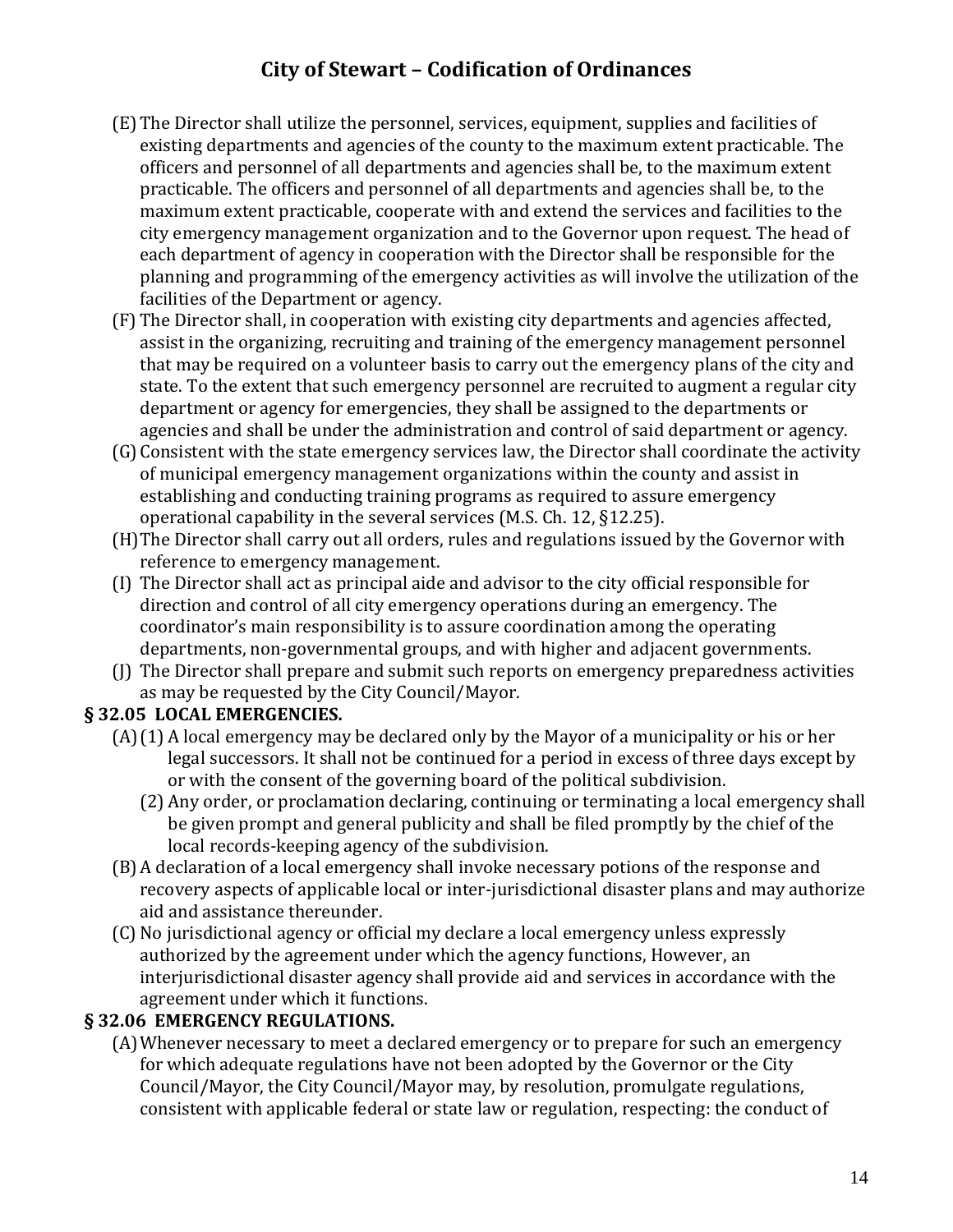persons and the use of property during emergencies, the repair, maintenance and safeguarding of essential public services, emergency health, fire, and safety regulation, drills or practice periods required for preliminary training, and all other matters which are required to protect public safety, health and welfare in declared emergencies.

- (B)Every resolution of emergency regulations shall be in writing: shall be dated; shall refer to the particular emergency to which it pertains, if so limited, and shall be filed in the Office of the City Clerk-Treasurer, which a copy shall be kept posted and available for public inspection during business hours. Notice of the existence of the regulation and its availability for inspection at the City Clerk-Treasurer's office shall be conspicuously posted at the front of the City Community Hall or other headquarters of the city or at other places in the affected area as the City Council/Mayor shall designate in the resolution. By like resolution, the City Council/Mayor may modify or rescind any regulation.
- (C) The City Council/Mayor may rescind any regulation by resolution at any time. If not sooner rescinded every the regulation shall expire at the end of 30 days after its effective date or at the end of the emergency to which it relates, whichever comes first. Any resolution, rule or regulation inconsistent with an emergency regulation promulgated by the City Council/Mayor shall be suspended during the period of time and to the extent the conflict exists.
- (D)During a declared emergency, the city is, notwithstanding any statutory or charter provision to the contrary, empowered, through its governing body acting within or without the corporate limits of the city, to enter into contracts and incur obligations necessary to combat the disaster by protecting the health and safety of person and property and providing emergency assistance to the victims of such disaster. The city may exercise the powers in the light of the exigencies of the disaster without compliance with the time-consuming procedures and formalities prescribed by law pertaining to the performance of public work, entering rental equipment agreements, purchase of supplies and materials, limitations upon tax levies and the appropriation and expenditure of public funds including, but not limited to, publication of resolutions, publication of call for bids, provisions of personnel laws and rules, provisions relating to low bids and requirement for budgets.

# **§ 32.07 EMERGENCY MANAGEMENT A GOVERNMENTAL FUNCTION.**

All functions thereunder and all other activities relating to emergency management are hereby declared to a governmental functions. The provisions of this section shall not affect the right of any person to receive benefits to which he or she would otherwise be entitled under this resolution of under the worker's compensation law, or under any pension law, nor the right of any person to receive any benefits or compensation under any act of Congress.

#### **§ 32.08 PARTICIPATION IN LABOR DISPUTE OR POLITICS.**

The emergency management organization shall not participate in any form of political activity, nor shall it be employed directly or indirectly for political purposes, nor shall it be employed in a labor dispute.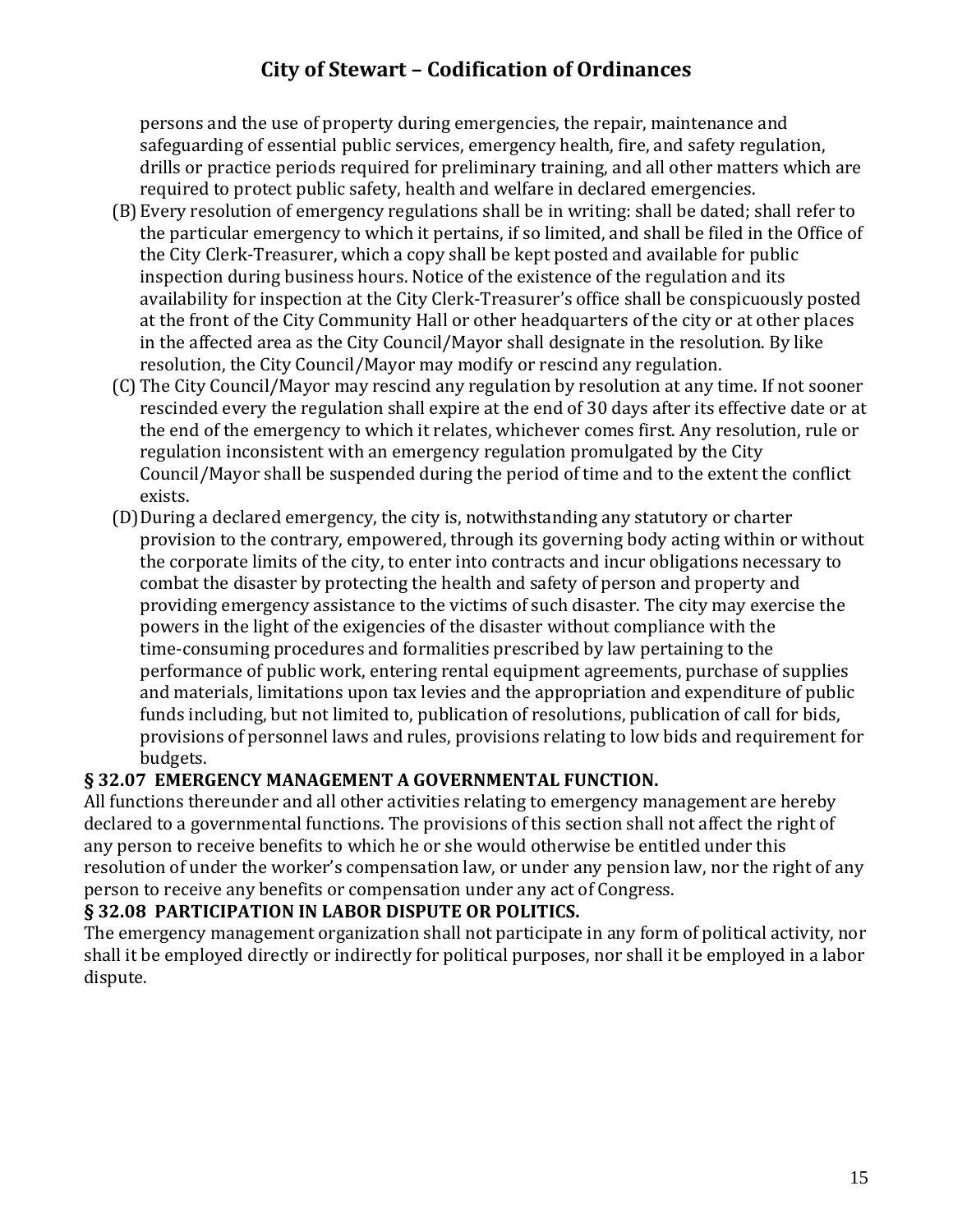### **CHAPTER 33: FEE SCHEDULE**

Section

33.01 Fee Schedule

**§ 33.01 FEE SCHEDULE.**

(A)*Fees.*

**(1)***Utilities.*

| Garbage - billed by city   | Per the contract                    |                                        |
|----------------------------|-------------------------------------|----------------------------------------|
| Infrastructure repair      | \$5.00 per water and/or sewer       | Residential/nonresidential             |
| (INFR)                     | connection                          |                                        |
| Sewer (SEWR)               | \$30.57 for the first 2783          | Residential/nonresidential             |
|                            | gallons/.0016 for each              |                                        |
|                            | additional gallon                   |                                        |
| Stormwater(STWR) -         | \$25.00 per regular sized lot, plus | For all land owners within city limits |
| business-large lot         | \$17.00 supplemental fee per        |                                        |
|                            | additional acre                     |                                        |
| Stormwater(STWR) -         | \$25.00 per regular sized lot, plus | For all land owners within city limits |
| business - regular lot     | \$17.00 supplemental fee for a      |                                        |
|                            | total of \$42.00                    |                                        |
| Storm water (STWR) -       | \$33.50 - \$25.00 for regular lot,  | For all land owners within city limits |
| residential - large lot    | plus \$8.50 for extra lot           |                                        |
| Storm water (STWR) -       | \$25.00 per regular sized lot       | For all land owners within city limits |
| residential - regular lot  |                                     |                                        |
| Water (COMW)               | \$16.50 per first 2,000             | Nonresidential                         |
|                            | gallons/.01 for each additional     |                                        |
|                            | gallon                              |                                        |
| Water (WATR)               | \$16.50 per first 2,000             | Residential                            |
|                            | gallons/.01 for each additional     |                                        |
|                            | gallon                              |                                        |
| Water / Sewer Debt Service | \$10.36 per connection              | Residential/nonresidential             |
| (WSDS)                     |                                     |                                        |
| Water debt service         | \$14.00 per water connection        | Residential/nonresidential             |
| (WDTSV)                    |                                     |                                        |
| Water testing fee(WTF)     | \$0.53 per connection               | Residential/nonresidential             |

#### **(2)***Utility hook-up.*

| Late fee on utility billing           | \$5.00 flat rate penalty/monthly      | Late fee billed per month for each<br>month of delinquency |
|---------------------------------------|---------------------------------------|------------------------------------------------------------|
| Sewer hook-up                         | \$1,250.00                            | New connection                                             |
| Water hook-up                         | \$1,490.00                            | New connection                                             |
| Water meter<br>replacement/repair fee | Cost of new meter, parts and<br>labor | Due to negligence of home owner                            |
| Water meter testing                   | Actual cost of having it tested       | No charge if meter is found to be in                       |
|                                       |                                       | error over 5%                                              |
| Sewer hook-up/water                   | Residents responsibility to           | Repair                                                     |
| hook-up                               | replace all streets and               |                                                            |
|                                       | designated public sidewalks           |                                                            |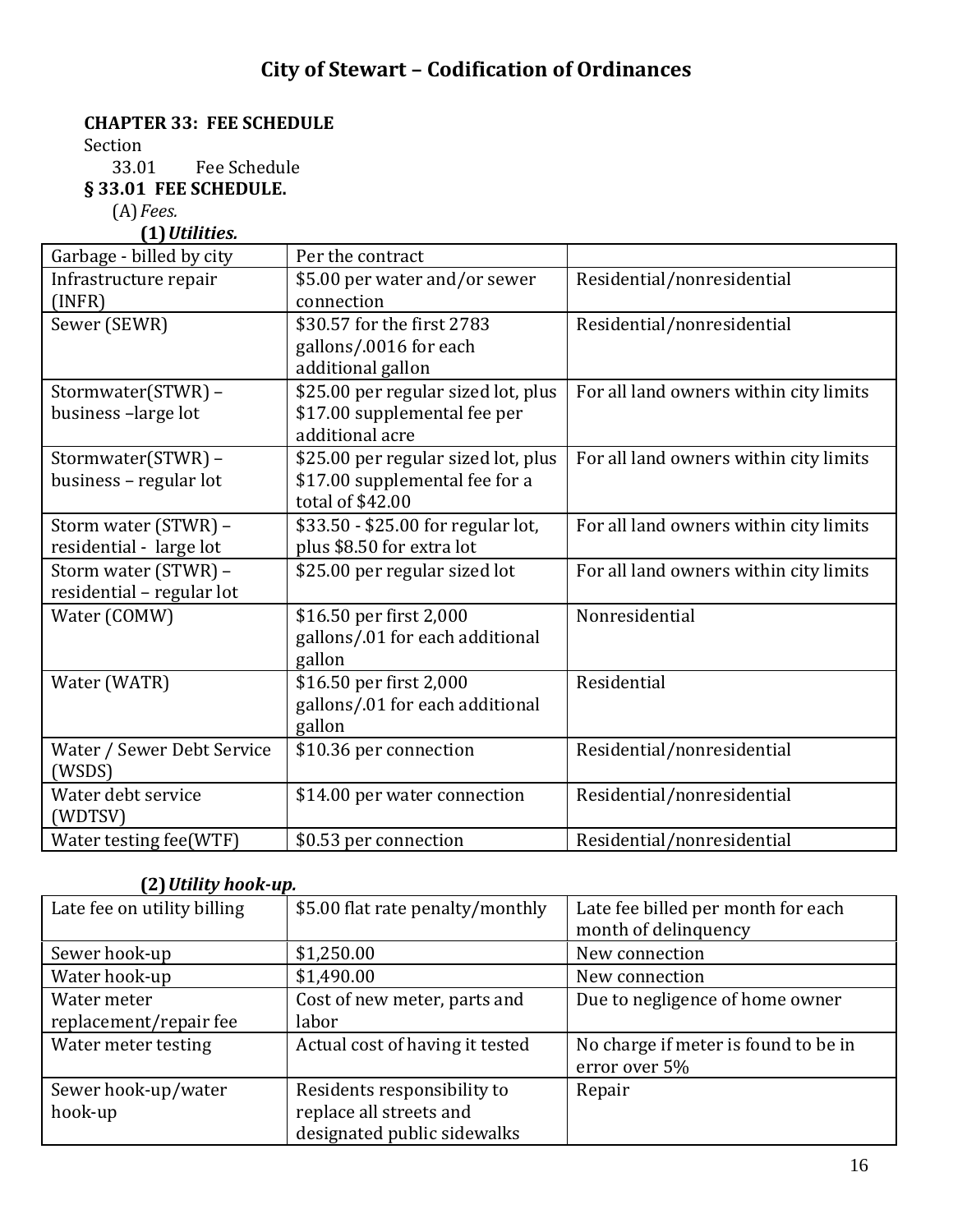$\mathsf{r}$ 

| Turn water on – delinquent<br>billing disconnection of<br>water service - Occupied<br>Property                                 | \$125.00                                                                                                                          | Due to delinquent billing-full<br>delinquent billing plus turn on charge<br>must be paid prior to service<br>reinstatement - only water and sewer<br>charges will be removed from the<br>billing - the property owner will be<br>responsible for Garbage Fees and<br>Taxes, INFR, STWR, WSDS, WDTSV<br>and WTF. This charge will be assessed<br>as soon as the service is disconnected |
|--------------------------------------------------------------------------------------------------------------------------------|-----------------------------------------------------------------------------------------------------------------------------------|----------------------------------------------------------------------------------------------------------------------------------------------------------------------------------------------------------------------------------------------------------------------------------------------------------------------------------------------------------------------------------------|
| Turn water on - delinquent<br>billing disconnection of<br>water service - Foreclosure<br>or vacated property                   | \$125.00                                                                                                                          | Due to delinquent billing-full<br>delinquent billing plus turn on charge<br>must be paid prior to service<br>reinstatement - only water and sewer<br>charges will be removed from the<br>billing - the property owner will be<br>responsible for Garbage Fees and<br>Taxes, INFR, STWR, WSDS, WDTSV<br>and WTF. This charge will be assessed<br>as soon as the service is disconnected |
| Delinquent utility billing<br>notice posted on property                                                                        | \$25.00                                                                                                                           | Due to property owner not paying the<br>requested amount due by the<br>timeframe set on the mailed<br>delinquent billing notice                                                                                                                                                                                                                                                        |
| Snowbird disconnection of<br>water service                                                                                     | \$10.00                                                                                                                           | Due to property owner request-only<br>water and sewer charges will be<br>removed from the billing - the<br>property owner will be responsible for<br>INFR, STWR, WSDS, WDTSV and WTF                                                                                                                                                                                                   |
| Snowbird reconnection of<br>water service                                                                                      | \$10.00                                                                                                                           | Due to property owner request                                                                                                                                                                                                                                                                                                                                                          |
| Turn connection on/off for<br>inspection of service, or<br>snowbird request if the<br>curb stop is covered with<br>snow or ice | Labor Charges - Water/Sewer<br>Personnel, Regular hours -<br>\$40.00 per hour with a<br>minimum of $\frac{1}{2}$ hour increments  | Due to property owner, realtor or<br>plumber request                                                                                                                                                                                                                                                                                                                                   |
| Turn connection on/off for<br>inspection of service, or<br>snowbird request if the<br>curb stop is covered with<br>snow or ice | Labor Charges - Water/Sewer<br>Personnel, Overtime hours -<br>\$60.00 per hour with a<br>minimum of $\frac{1}{2}$ hour increments | Due to property owner, realtor or<br>plumber request                                                                                                                                                                                                                                                                                                                                   |
| Surcharge for non-<br>compliance with Sump<br><b>Pump Discharge Inspection</b><br>and Compliance                               | \$100.00                                                                                                                          | Per month will be added to every<br>sewer bill mailed, until compliance is<br>completed                                                                                                                                                                                                                                                                                                |

٦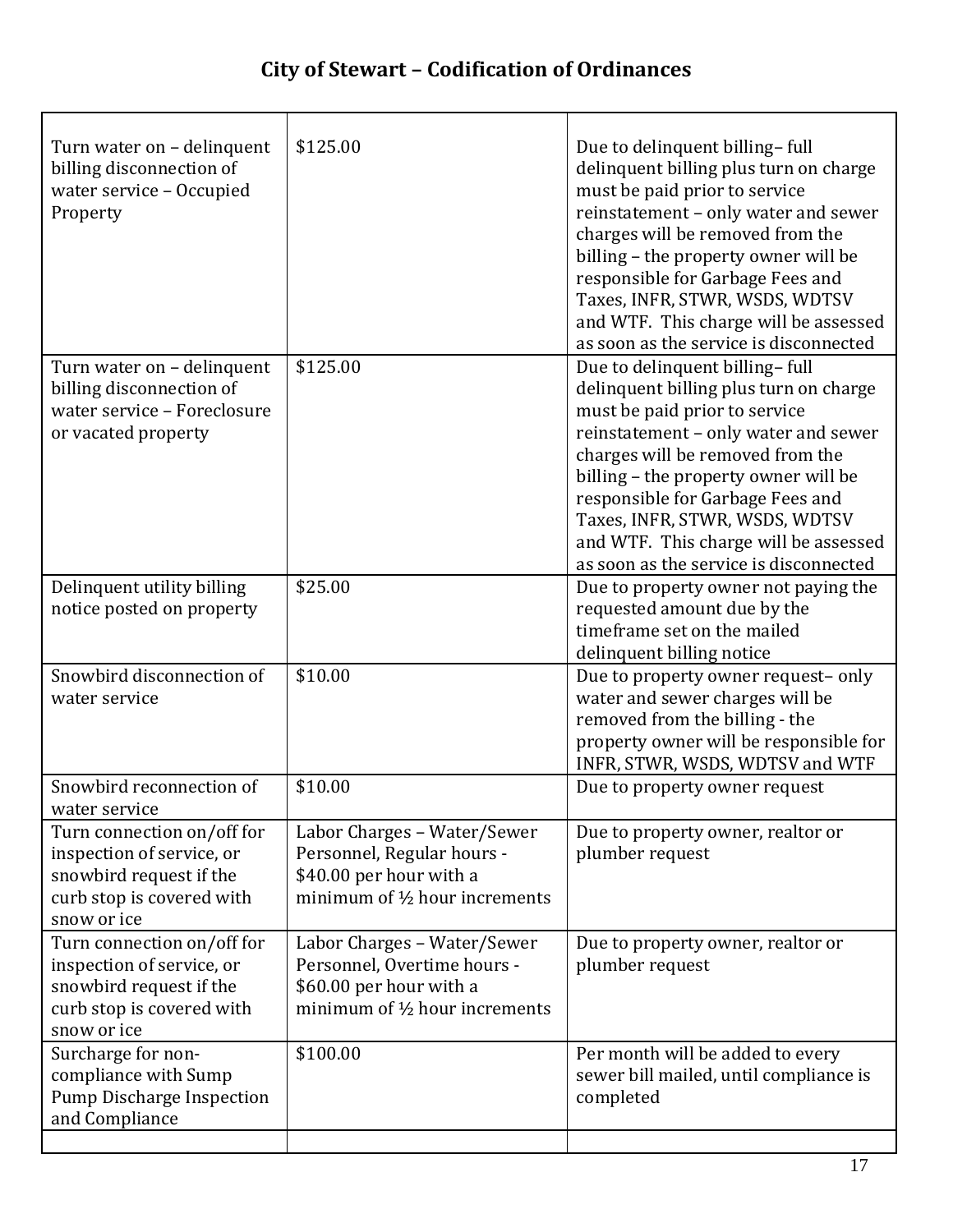| Additional fee for additional | \$25.00 | Payable with the September billing |
|-------------------------------|---------|------------------------------------|
| sewer service for             |         | prior to October 1st               |
| permission to temporarily     |         |                                    |
| pump sump pump water          |         |                                    |
| directly into the sanitary    |         |                                    |
| sewer system between the      |         |                                    |
| dates of October 15th and     |         |                                    |
| April 1st                     |         |                                    |

## **(3)** *Businesses.*

| Liquor - off-sale license         | \$100.00                          | Yearly                                              |
|-----------------------------------|-----------------------------------|-----------------------------------------------------|
| Liquor - on-sale license          | \$1200.00                         | Yearly                                              |
| Sunday liquor license             | \$200.00                          | Yearly                                              |
| Special event - outside           | \$5.00                            | Per event/per site                                  |
| premises - 1-day                  |                                   |                                                     |
| Special event - hard liquor -     | \$5.00                            | Per event/per site                                  |
| 1-day - City Celebration off      |                                   |                                                     |
| premises                          |                                   |                                                     |
| Special event - 3.2%              | \$5.00                            | Per event/per site                                  |
| liquor - 1-, 2- or 3-day          |                                   |                                                     |
| events                            |                                   |                                                     |
| <b>Bi-Annual Rental License</b>   | \$25.00                           | One Building - Due prior to inspection              |
| <b>Application Fee</b>            |                                   | for Bi-Annual License                               |
| <b>Bi-Annual Rental License</b>   | \$20.00                           | Additional Buildings (owned by the                  |
| <b>Application Fee</b>            |                                   | same landlord) - Due prior to                       |
|                                   |                                   | inspection for Bi-Annual License                    |
| Discount of Rental License        | 50% of the Bi-Annual License      | Applicable to properties that become                |
| <b>Application Fee for</b>        | <b>Application Fee</b>            | rental, or existing rental properties               |
| properties that are rental        |                                   | that transfer ownership (and remain                 |
| only the last 6 months of bi-     |                                   | rental), after July 1 <sup>st</sup> of odd years.   |
| annual rental cycle               |                                   |                                                     |
| (Application Fee Only)            |                                   |                                                     |
| <b>Rental Property Inspection</b> | \$55.00 per unit                  | 1 <sup>st</sup> Inspection (each for $1 - 4$ units) |
| Fee                               |                                   |                                                     |
| <b>Rental Property Inspection</b> | \$30.00 per unit                  | 1 <sup>st</sup> Inspection (each for 5 or more      |
| Fee                               |                                   | units)                                              |
| <b>Rental Property Inspection</b> | \$30.00 per unit                  | Re-inspection                                       |
| Fee                               |                                   |                                                     |
| <b>Rental Property Inspection</b> | \$50.00 per unit                  | <b>Complaint Inspections</b>                        |
| Fee                               |                                   |                                                     |
| <b>Rental Property Advisory</b>   | \$55.00 per unit                  | Upon request of owner or manager                    |
| <b>Inspection Fee</b>             |                                   |                                                     |
| <b>Rental Property Suspended</b>  | 50% of the applicable fee and all | Council approval required for                       |
| licenses reinstatement            | inspection fees                   | reinstatement after recommendation                  |
|                                   |                                   | from inspector                                      |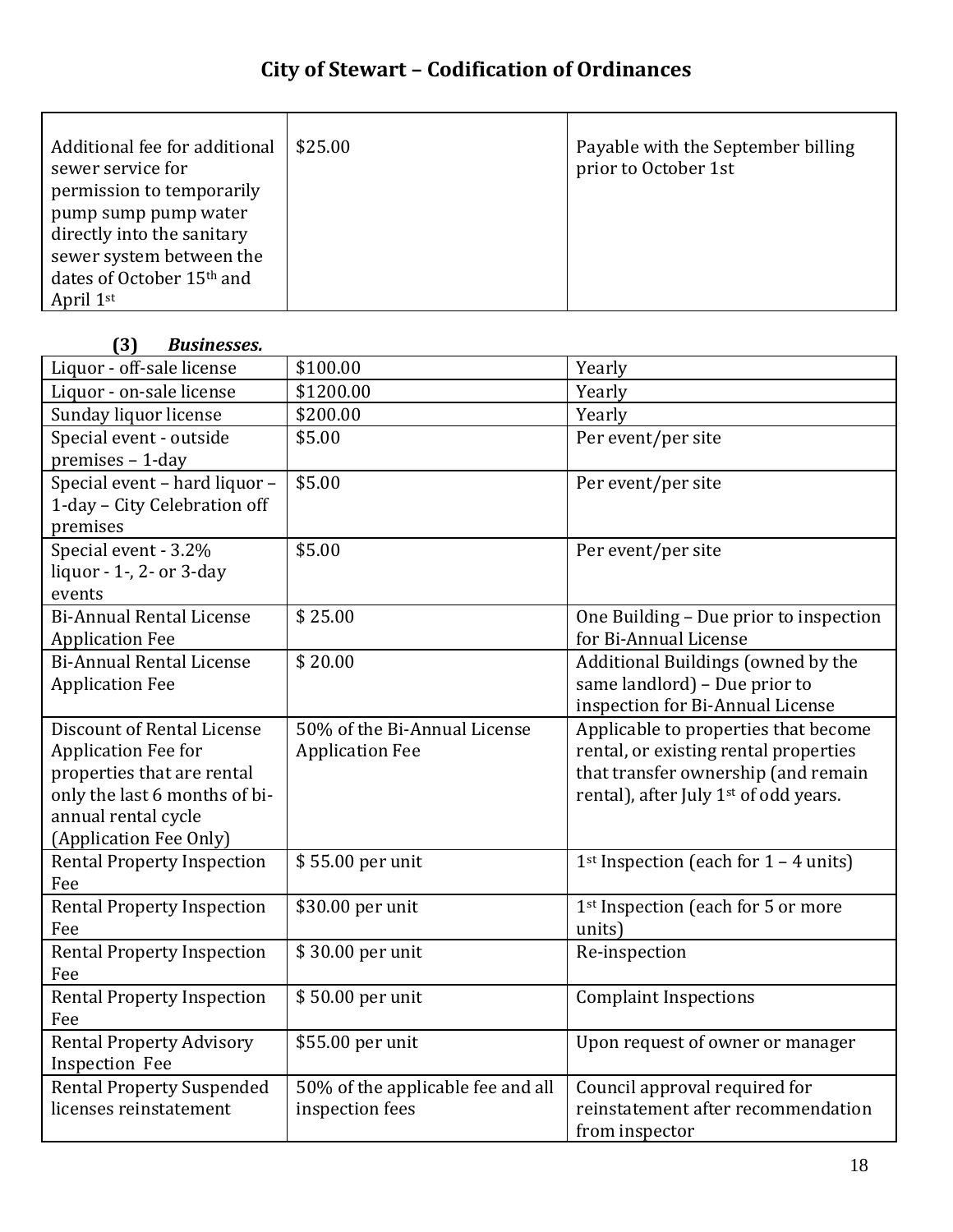| <b>Rental Property Revocation</b>          | Full amount of all applicable fees        | Council approval required for           |
|--------------------------------------------|-------------------------------------------|-----------------------------------------|
| licenses reinstatement                     | and all inspection fees                   | reinstatement after recommendation      |
|                                            |                                           | from inspector                          |
| <b>Rental Property Inoperable</b>          | \$25.00 per day                           | Begins from the first day of the        |
| Smoke or Carbon Monoxide                   |                                           | inspection unless it is repaired during |
| detector during inspection                 |                                           | the inspection timeframe, assessments   |
|                                            |                                           | begins when the inspector leaves the    |
|                                            |                                           | premises                                |
| Rental property penalties                  | \$50.00 fine and an additional            | Commencing on the day the alleged       |
| when violations are not                    | \$5.00 per day                            | violation or violations continue after  |
| corrected and verified by                  |                                           | the expiration of the specified         |
| the Code Official within the               |                                           | reasonable consideration period         |
| time period allowed                        |                                           |                                         |
| <b>Adult oriented business</b>             | \$3,500                                   | Annual                                  |
| license                                    |                                           |                                         |
| <b>Building Inspection Fee</b>             | 95% of the building permit                | Residential                             |
| <b>Building Inspection Fee</b>             | 95% of the building permit                | Commercial                              |
| Plan Review Fee                            | 65% of the building permit                | Residential                             |
| Plan Review Fee                            | 65% of the building permit                | Commercial                              |
| Plan Review Fee (Inspector                 | 95% of the Plan Review Fee                | Residential                             |
| Fee)                                       |                                           |                                         |
| Plan Review Fee (Inspector                 | 95% of the Plan Review Fee                | Commercial                              |
| Fee)                                       | \$45.00 for each Pre-                     | Residential                             |
| <b>Inspector Fee for Pre-</b>              |                                           |                                         |
| <b>Construction Site Inspection</b><br>Fee | Construction site inspection<br>completed |                                         |
| Inspector Fee for Pre-                     | \$90.00 for each Pre-                     | Commercial                              |
| <b>Construction Site Inspection</b>        | Construction site inspection              |                                         |
| Fee                                        | completed                                 |                                         |
| <b>Additional Services as listed</b>       | Shall be billed according to the          | Inspector shall make every attempt to   |
| in the Contract                            | fee schedule                              | recover fees from applicant             |
| Services performed at the                  | \$60.00 per hour for time spent           | <b>Excluding City Council Meetings</b>  |
| request of the City not listed             |                                           |                                         |
| in the contract                            |                                           |                                         |
| <b>Fire Inspections</b>                    | \$60.00 per hours for annual fire         |                                         |
|                                            | inspections                               |                                         |
| Fire Inspections Clerical                  | \$50.00                                   |                                         |
| Services                                   |                                           |                                         |
| Sediment & Erosion Control                 | \$60.00 per hour (100%                    | During normal business hours            |
| (S.E.C) Services                           | Inspector)                                |                                         |
| Sediment & Erosion Control                 | \$90.00 per hour (100%                    | Work requested outside of normal        |
| (S.E.C) Services                           | Inspector)                                | business hours                          |
| <b>Plumbing Plan Review</b>                | 100% of the Plan Review Fee               |                                         |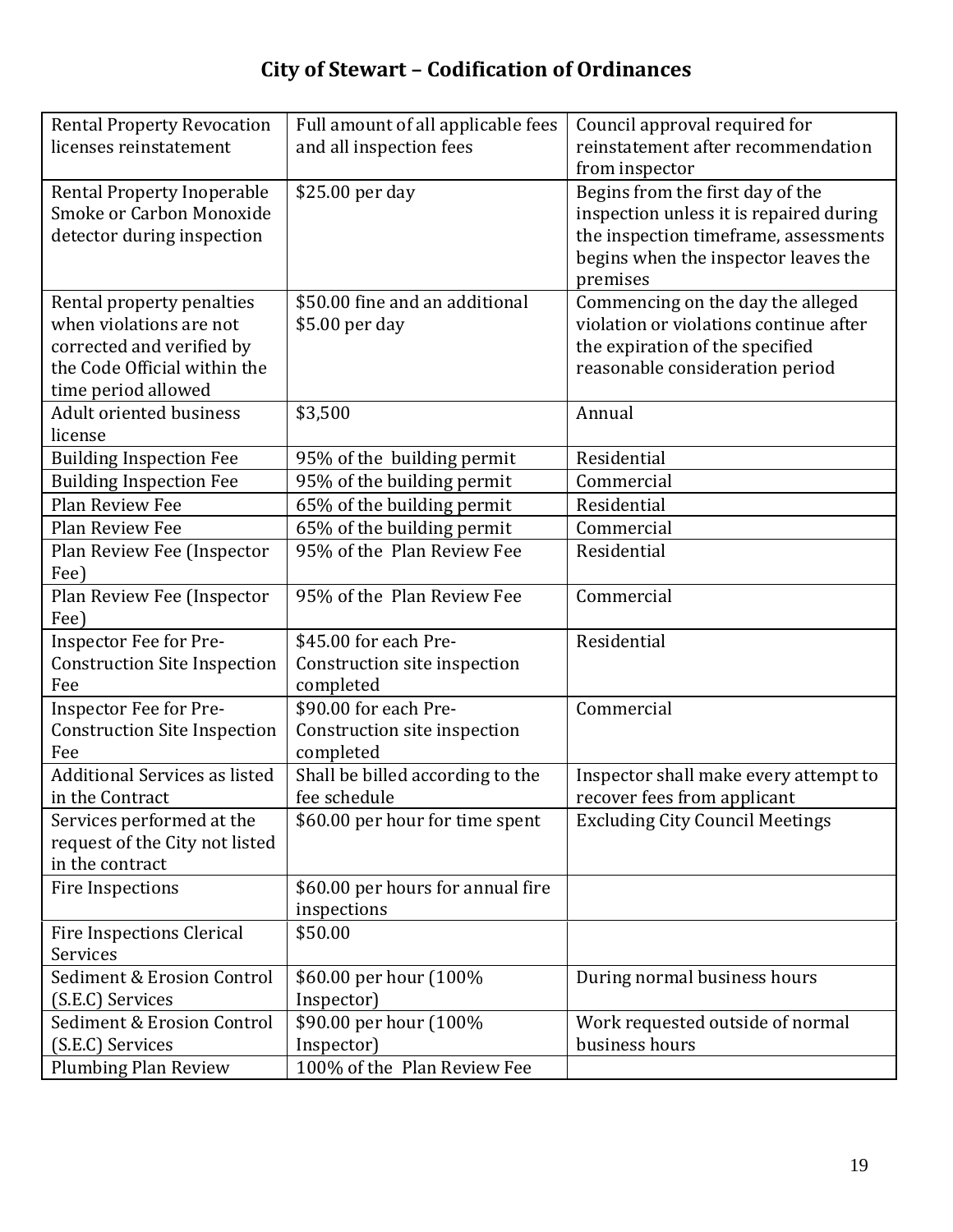| Land use.<br>(4)          |                                  |                                     |
|---------------------------|----------------------------------|-------------------------------------|
| Annexation application    | \$135.00 and resident processes  | Each                                |
|                           | county filing fees               |                                     |
| Conditional use permit    | \$135.00 and resident processes  | Each                                |
|                           | county filing fees               |                                     |
| Land use permit           | \$2.00 for first \$10,000 and    | \$1.00 for each additional \$10,000 |
|                           | resident processes county filing |                                     |
|                           | fees                             |                                     |
| Re-zone application       | \$135.00 and resident processes  | Each                                |
|                           | county filing fees               |                                     |
| Street or alley vacation  | \$135.00 and resident processes  | Each                                |
| application               | county filing fees               |                                     |
| Subdivision application   | \$135.00 and resident processes  | Each                                |
|                           | county filing fees               |                                     |
| Variance application      | \$135.00 and resident processes  | Each                                |
|                           | County filing fees               |                                     |
| Road Right-of-Way         | \$30.00                          | Each                                |
| <b>Excavation Permit</b>  |                                  |                                     |
| Road Right-of-Way         |                                  |                                     |
| <b>Obstruction Permit</b> | \$30.00                          | Each                                |
| Road Right-of-Way         | \$30.00                          | Each                                |
| Excavation extension of   |                                  |                                     |
| time Permit               |                                  |                                     |
| Road Right-of-Way Delay   | \$150.00                         | Each                                |
| Penalty                   |                                  |                                     |

# **(5)** *Miscellaneous.*

| <i>I'll</i> juulluiluuji                               |                                                                                                                                            |                                                                                                                                                                                                                      |
|--------------------------------------------------------|--------------------------------------------------------------------------------------------------------------------------------------------|----------------------------------------------------------------------------------------------------------------------------------------------------------------------------------------------------------------------|
| Dangerous dog appeal<br>hearing                        | \$100.00                                                                                                                                   |                                                                                                                                                                                                                      |
| Dog and cat license                                    | \$5.00                                                                                                                                     | Yearly                                                                                                                                                                                                               |
| Dog or cat variance fee                                | $$25.00$ – per dog or cat over the<br>allowable number of three (3)<br>per household - Maximum<br>number of variances per<br>property is 2 | Per dog or cat for the life of the dog or<br>cat, or until it is sold or given away.<br>After council approval of the variance<br>for each new dog or cat over the<br>allowable number of three (3) per<br>household |
| Election filing fee                                    | \$2.00                                                                                                                                     | Election filing fee                                                                                                                                                                                                  |
| Mowing personal property<br>due to blight conditions   | \$75.00 per hour - minimum of<br>one hour                                                                                                  | Charged each time the City mows the<br>property due to blight factors not<br>being taken care of by the property<br>owner                                                                                            |
| Snow & ice removal from<br>designated public sidewalks | \$75.00 per hour - minimum of<br>one hour                                                                                                  | Charged each time the City removes<br>the snow or ice from the property due<br>to the factors not being taken care of<br>by the property owner                                                                       |
| NSF checks                                             | \$30.00 per check                                                                                                                          |                                                                                                                                                                                                                      |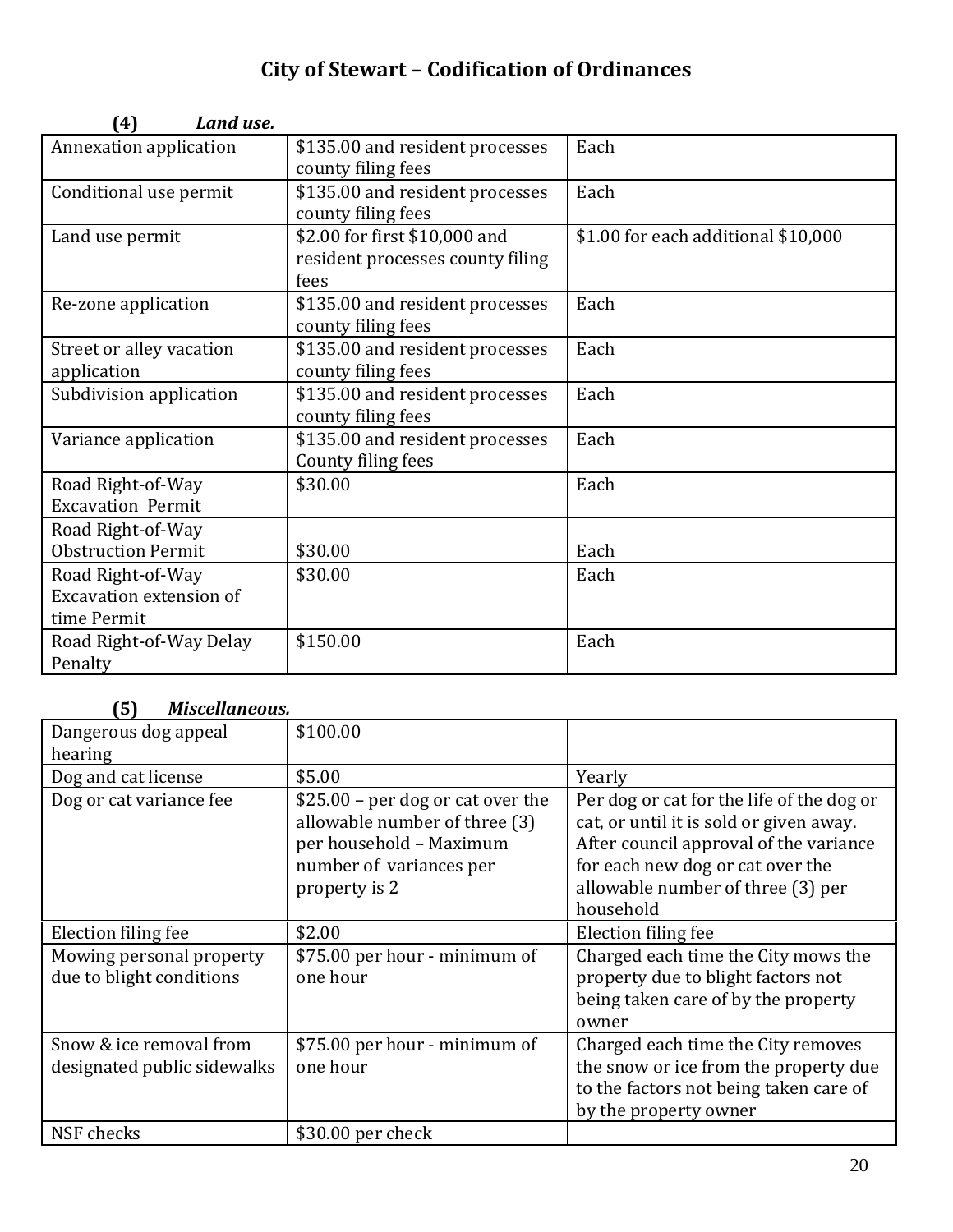| Golf cart and ATV permits   | $$10.00$ per unit              |           |
|-----------------------------|--------------------------------|-----------|
| Open Burning permit         | \$10.00                        | Per time  |
| Snow Removal from           | \$50.00 per hour - minimum of  | Per time  |
| designated sidewalk route   | one hour                       |           |
| <b>Special Event Permit</b> | \$0.00 to \$100.00 to be       | Per event |
|                             | determined by the City Council |           |
|                             | at the time of approval of the |           |
|                             | application                    |           |
| Poultry and Fowl Permit     | \$5.00                         | Annually  |

# **(6)** *Copies; Mailing; Faxing.*

| Certified and return receipt | Cost per the postal service at    | 1. Blight notifications                                           |
|------------------------------|-----------------------------------|-------------------------------------------------------------------|
| mailing fees                 | time of mailing                   | 2. Abandoned property notifications                               |
|                              |                                   | 3. Delinquent billings applied to<br>property taxes notifications |
|                              |                                   | 4. Building permit/zoning permit<br>notifications                 |
|                              |                                   | 5. NSF check notifications                                        |
|                              |                                   | 6. Rental Non-Compliance Letters                                  |
| Coping a DVD                 | \$10.00 per copy/per DVD          |                                                                   |
| Coping an audio tape         | \$5.00 per copy/per tape          |                                                                   |
| Copies                       | \$0.20 per sheet over four sheets |                                                                   |
| Faxes received               | \$0.20 per sheet over four sheets |                                                                   |
| Faxes to send                | \$3.00 and \$0.20 per sheet       |                                                                   |

# **(7)** *Services.*

| Cemetery plots - double    | \$400.00                          | 75% perpetual service                |
|----------------------------|-----------------------------------|--------------------------------------|
| Cemetery plots - single    | \$200.00                          | 75% perpetual service                |
| Filling swimming pools     | Cost of water and a donation to   | All pools must follow the swimming   |
|                            | the Firefighter's Relief          | pool ordinance                       |
|                            | Association                       |                                      |
| Fire calls                 | \$500.00 per fire/auto accident   | 1. Fire calls                        |
|                            | call plus chemicals and \$8.00    | 2. Auto accident calls               |
|                            | per man/ per hour after the first |                                      |
|                            | hour                              |                                      |
| <b>Emergency Medical</b>   | Donation                          |                                      |
| Responder call             |                                   |                                      |
| Hourly charge for employee | Reimbursed at their regular jobs  | Court ordered appearance for a case  |
| to be away from their      | hourly wage. City will            | involving the City Emergency         |
| regular jobs               | reimburse the employee the        | situations - Mutual Aid Employee.    |
|                            | mileage at IRS rate               | Proof of paycheck and letter from    |
|                            |                                   | supervisor indicating amount of time |
|                            |                                   | from work                            |
| Labor Charges -            | \$40.00 per hour                  |                                      |
| Water/Sewer Personnel,     |                                   |                                      |
| Regular hours              |                                   |                                      |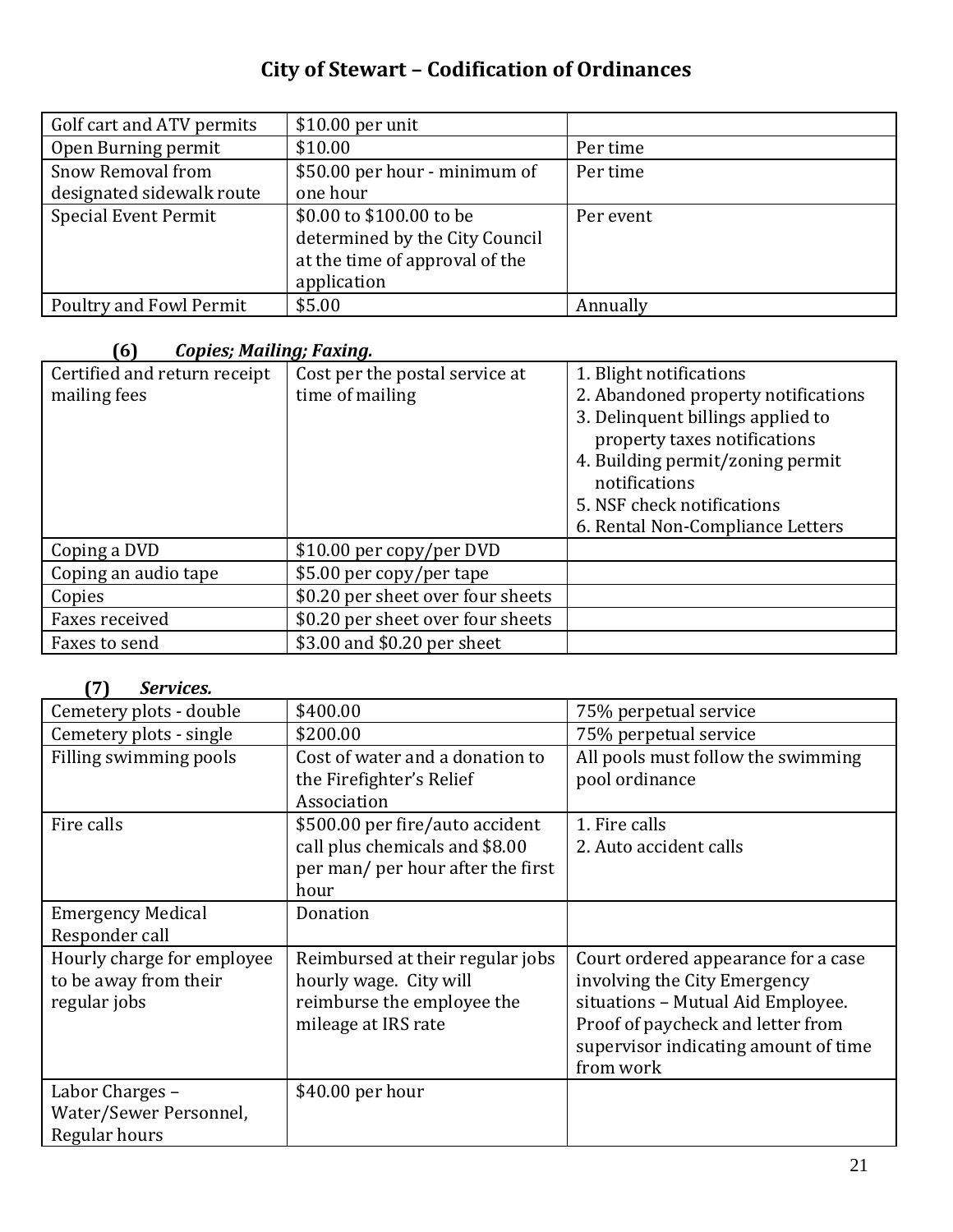| Labor Charges -             | $$60.00$ per hour                                            |  |
|-----------------------------|--------------------------------------------------------------|--|
| Water/Sewer Personnel,      |                                                              |  |
| Overtime hours              |                                                              |  |
| General Administrative fees | $\frac{1}{2}$ \$25.00 an hour if over a half<br>hour of work |  |

| (8)<br>Rentals.             |                                |                                               |
|-----------------------------|--------------------------------|-----------------------------------------------|
| <b>Community Hall</b>       | \$40.00 per day/\$50.00 damage |                                               |
|                             | deposit                        |                                               |
| <b>Community Hall</b>       | Free                           | City of Stewart Organizations and<br>Churches |
|                             |                                | Minimum of 1/2 hour increments                |
| <b>Sykes Pump</b>           | \$40.00 per hour               | including drive time to and from site         |
| 662 Portable Pump           | \$20.00 per hour               | Minimum of 1/2 hour increments                |
|                             |                                | including drive time to and from site         |
| Katolight Generator         | \$100.00 per hour              | Minimum of 1/2 hour increments                |
|                             |                                | including drive time to and from site         |
| <b>Smaller Generator</b>    | \$50.00 per hour               | Minimum of 1/2 hour increments                |
|                             |                                | including drive time to and from site         |
| Backhoe/Loader              | \$80.00 per hour               | Minimum of 1/2 hour increments                |
|                             |                                | including drive time to and from site         |
| Backhoe/Loader              | \$100.00 per hour              | Minimum of 1/2 hour increments                |
| w/Operator                  |                                | including drive time to and from site         |
| Pay Loader                  | \$125.00 per hour              | Minimum of 1/2 hour increments                |
|                             |                                | including drive time to and from site         |
| Pay Loader w/Operator       | \$145.00 per hour              | Minimum of 1/2 hour increments                |
|                             |                                | including drive time to and from site         |
| Grader                      | \$150.00 per hour              | Minimum of 1/2 hour increments                |
|                             |                                | including drive time to and from site         |
| Grader w/Operator           | \$170.00 per hour              | Minimum of 1/2 hour increments                |
|                             |                                | including drive time to and from site         |
| <b>Snow Plow: Truck</b>     | \$80.00 per hour               | Minimum of 1/2 hour increments                |
| Mounted                     |                                | including drive time to and from site         |
| <b>Snow Plow: Truck</b>     | \$100.00 per hour              | Minimum of 1/2 hour increments                |
| Mounted w/Operator          |                                | including drive time to and from site         |
| Jetter w/Operator           | \$175.00 per hour              | Minimum of one hour increments                |
|                             |                                | including drive time to and from site         |
| Tractor/Loader/Forks/       | \$60.00 per hour               | Minimum of 1/2 hour increments                |
| <b>Basket</b>               |                                | including drive time to and from site         |
| Tractor/Loader/Forks/       | \$80.00 per hour               | Minimum of 1/2 hour increments                |
| Basket w/Operator           |                                | including drive time to and from site         |
| <b>Elgin Street Sweeper</b> | \$80.00 per hour               | Minimum of 1/2 hour increments                |
|                             |                                | including drive time to and from site         |
| <b>Elgin Street Sweeper</b> | \$100.00 per hour              | Minimum of 1/2 hour increments                |
| w/Operator                  |                                | including drive time to and from site         |